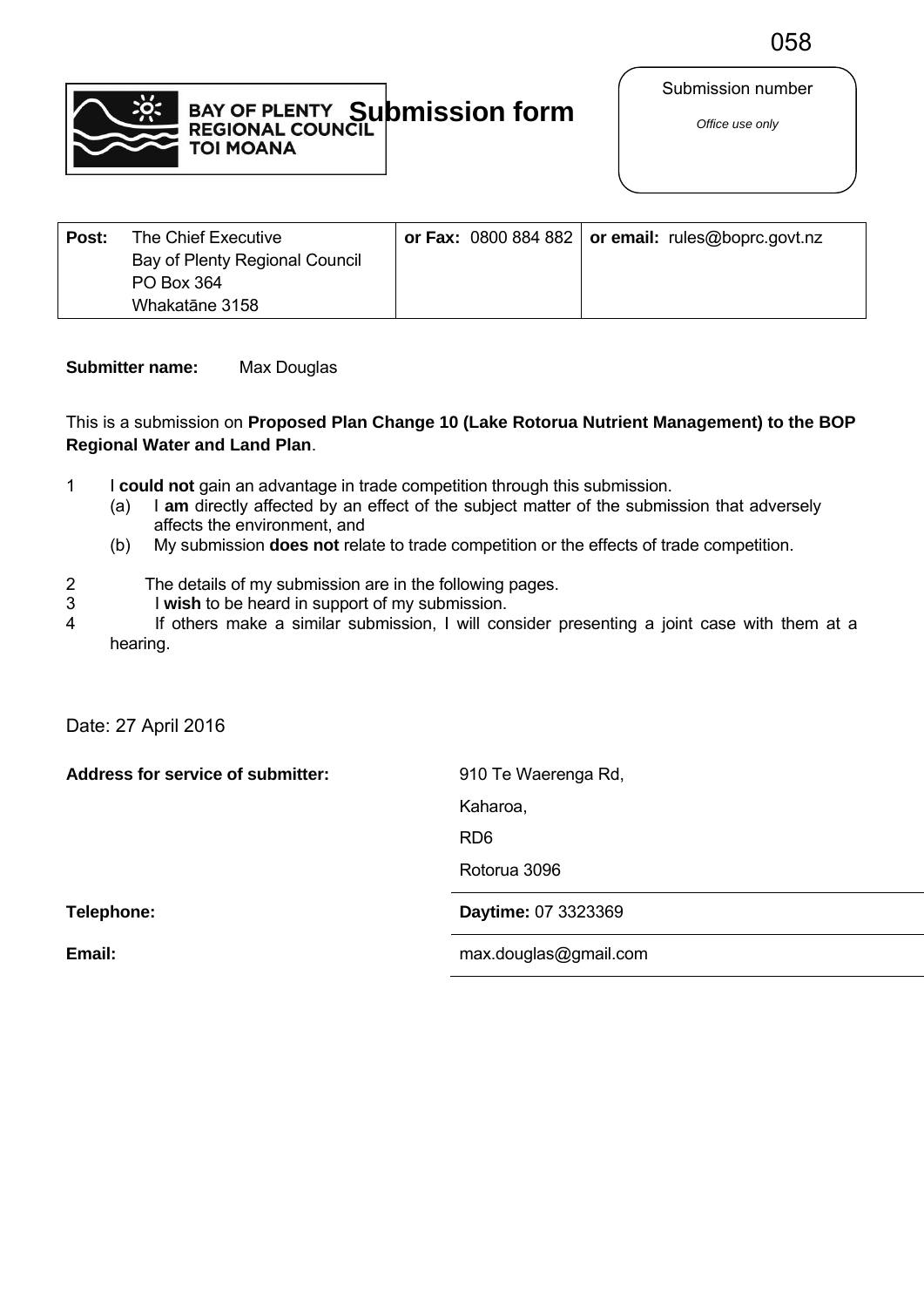# Submission Points:

## Conservation:

In this document, I have used the noun conservation to refer to land that is forestry/bush/scrub.

| First Choice: Current Rules for a Notice Period, before a Long Term Clean Lake Solution |  |
|-----------------------------------------------------------------------------------------|--|
|-----------------------------------------------------------------------------------------|--|

| Page | Reference         | Support/ |
|------|-------------------|----------|
|      |                   | Oppose   |
| 5    | LR P3             | Oppose   |
| 5    | LR P <sub>4</sub> | Oppose   |
| 6    | LR P5             | Oppose   |
|      | LR P6             | opose    |

Decision Sought:

use the proposed rules, and current process, as a starting point for interim rules, active until 2037 (one full generation)

See: Appendix A.1 Temporary NDA

- develop a long term set of rules as a separate process following this one, to become active in 2037 (caveat: a science/engineering solution is not found). For example:
	- [for blocks less than 5 hectares, a rolling over of something similar to the proposed rules for less than 5 hectares, with reduction mechanisms/thresholds thought through and defined]
	- Immediate 2037 reduction of pastoral NDA to the drystock average (heritage and indigenous should already be below this target, see below)
	- immediate 2037 increase of conservation NDA
	- a mechanism defined for the on going reduction of pastoral NDA, allowing land use to change: rural -> semi rural -> urban
	- work through options/limitations around development of conservation land suitable for pastoral production, eg. moving NDA from "poor" pastoral land to "good" conservation land
- develop a set of concessions to support, and provide compensation for, the shutting down of intensive/commercial pastoral farming in the catchment. For example:
	- local and regional government rates frozen till perpetuity
	- reinstatement of retirement dwellings as rural norm
	- sub division development rights passed through rural land owners inside the catchment as compensation (eg. the retirement of land for development rights)
- add a Heritage farming operation to the list of 2017 permitted activities where land owners incentivised into early adoption of a significantly reduced NDA,
	- see Appendix: A.4. Heritage Farming
	- rates relief for early adoption, for example, reductions of: 50% in 2017, 45% in 2019, 40% in  $2021, \ldots$ .
- add an Indigenous farming operation to the list of 2017 permitted activities where land owners incentivised into adopting low intensity farming practices, for example:
	- see Appendix: A.5. Indigenous Farming
	- rates relief for early adoption: see above.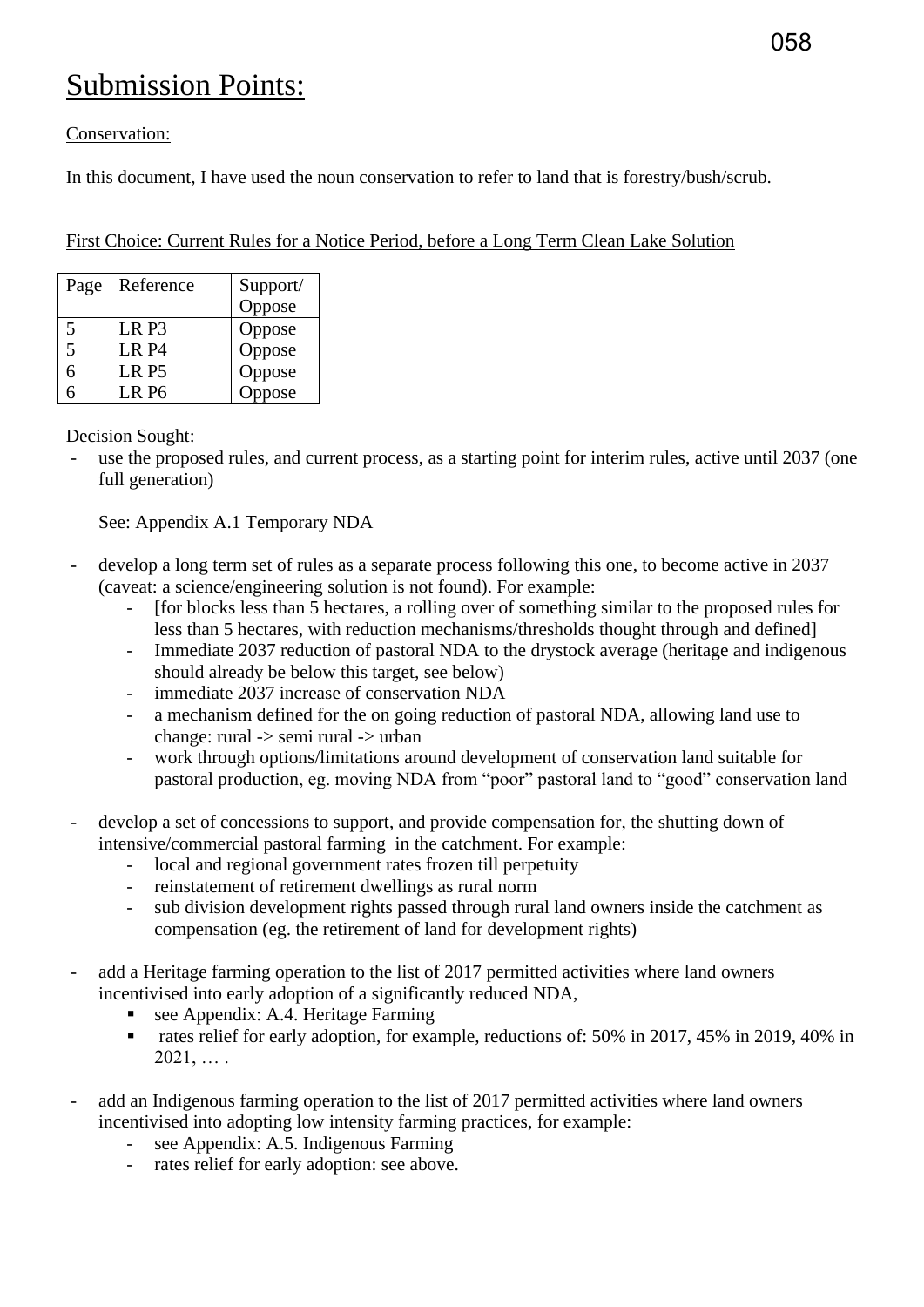where land owners work the land, allowances made to give them time to do land conversion. Ie. land owners working the land, not paying someone else to. Particularly farmers operating under the Heritage or Indigenous classifications. For example:

058

- use of livestock to control weeds during establishment years
- time to raising seedlings and plant out hills
- reasonable time allocated to conversion of larger blocks, eg. decade(s)

#### Reasons:

- For Temporary NDA, see: Appendix A.1 Temporary NDA
- the 435 tonnes per annum is a limit, not a target:
	- farming should not be trying to hit 435 as a target assigning all of it to themselves
	- being as dirty as possible is not managing a resource
	- setting all conservation land to an NDA of zero above rainfall, immediately and until perpetuity, is unreasonable. Someone owning a block of forestry technically couldn't start a vegetable garden for personal use, as it would push them over their NDA. That is absurd. Ownership of "normal" land should include some basic rights, including the option to feed yourself from a vegie garden.
	- for years we, as farmers, heard stories and rumours of farming in polluting the waterways and the land. Decades ago it was met with public scepticism. The people delivering the messages written off as scaremongers, or greenies with no clue. Over time pollution has crept into the language and dialog from science and governance. Now it's the position of science: animal urine is moving past the soil and leaching N into the water ways. It crept on us, without policy makers or industry doing anything about it. There is other water pollution and land contamination occurring as well.

Still, we carry on. Now, finally, rules are getting imposed. We aren't claiming we're clean, or green, we're trying to allocate pollution rights to ourselves. We're saying you can pour alum into the lake meet the metrics, ie. we want to game the metrics rather than reduce pollution. The problem is practically kicking our doors in, and still we don't want to face it.

I never signed on to pollute the lake to make living. I don't believe many farmers are willing to pollute the lake to earn an income. It is unfair that one generation is now facing the music for decades of pollution; not just rural pollution either, raw sewerage was pumped into the lake for years. Unfortunately, someone has to face it, it seems like we are having to, we obviously don't like it, but we may as well be serious about it.

The worst outcome would be pussy footing around the problem only to have to repeat all of this again in 20 years. The solution needs to face facts:

- urban and semi rural development exists
- environment issues around the region, the country and the planet are growing

It is likely that farming is going to get phased out of the catchment, especially as the urban and semi rural populations climb. The proposed rules do not consider the changing demo graphic of the catchment.

recognition of conservation land. The option(s) above give a minimal recognition for 20 years, and leave it to 2037 rules to be developed where some of the NDA removed from pastoral is transferred to conservation allocation:

- heritage blocks recognise already retired or undeveloped land in the potential for a slight increase in NDA (ie. existing conservation not completely zero rated)
- indigenous blocks only look at ideal land, meaning someone with retired hills in treated the same as someone with pastured hills that have to be retired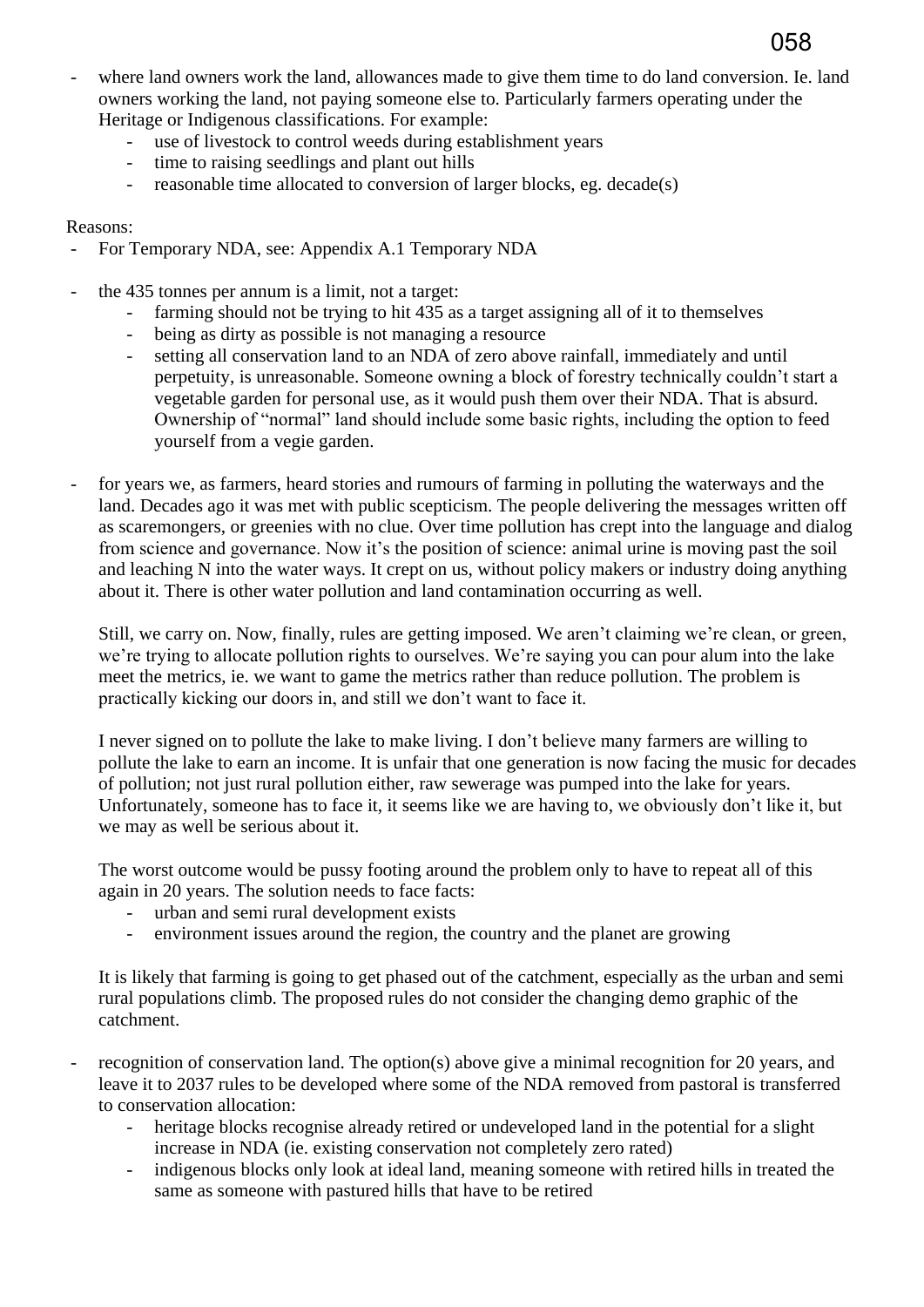the proposed rules are slanted heavily in favour of trying to establish the status quo created by opting for a Rule 11 as a baseline for pollution allocation.

058

There are obvious points of views that can be taken to promote this as in line with RPS, Policy WL 5B points:

- (b) Extent of the immediate impact;
- (g) Existing land use;
- (h) Existing on farm capital investment; and

Similarly there are easy points of view that indicate this is not in line with RPS, Policy WL 5B points:

- (a) Equity/fairness, including intergenerational equity;
- (e) Cultural values;
- (f) Resource use efficiency;

The reasons that line up with the RPS are about "existing" and "immediate". Consideration for "existing" is in line with the RPS, but locking them in as a long term baseline is not.

This option allows high polluters (if they are still running those operations) keep operating for a generation. In the meantime, there is the opportunity to set out rules the next generation will face, and provide a generation long preface of what allocations will look like when high polluting rights expire.

- the proposed rules attempt to divvy up ALL the available pollution rights, giving a higher proportion to the bigger polluters. The approach assumes that everyone is trying to pollute as much as possible, which results in non polluters, and farmers that have reduced their pollution, being assigned fewer pollutions rights. This is an assumption that they were not actively conserving, which is incorrect.
- the process that developed these rules is described as collaborative and the community was consulted. It wasn't made clear that the primary polluters collective was engaged to represent the wider community as the collaborative approach. Post this collaborative approach with the collective and some industry representation, and there was a consultative engagement when all rural land owners were notified and engaged.

From that starting point, I have been catching up on the issues and background. For myself, it is only as I prepare this submission against the draft rules that I think I am starting to get an idea of what is going on, what the issues are and what is important, both subjectively and objectively. But even now it is not complete, I have a lot of unanswered questions and there are issues I am not aware of or don't fully appreciate.

There is no way my initial feedback to the consultative engagement is a fair representation of my opinion of the issues now that I have a better understanding. In regard to the collaborative engagement, I have not been engaged collaboratively and I do not believe many people outside of the collective have.

This puts myself, and I believe a lot of others, at a huge disadvantage when providing input into this process.

We need to be given more time. Especially time to consider something as big as this. The solution I have described above is:

- an actual solution to the problem
- a huge shift of financial wealth away from rural land owners

It takes time to pause and consider what we are in the middle of. Especially with the amount of information to process and the fact this process will erode capital values and undermine our ability to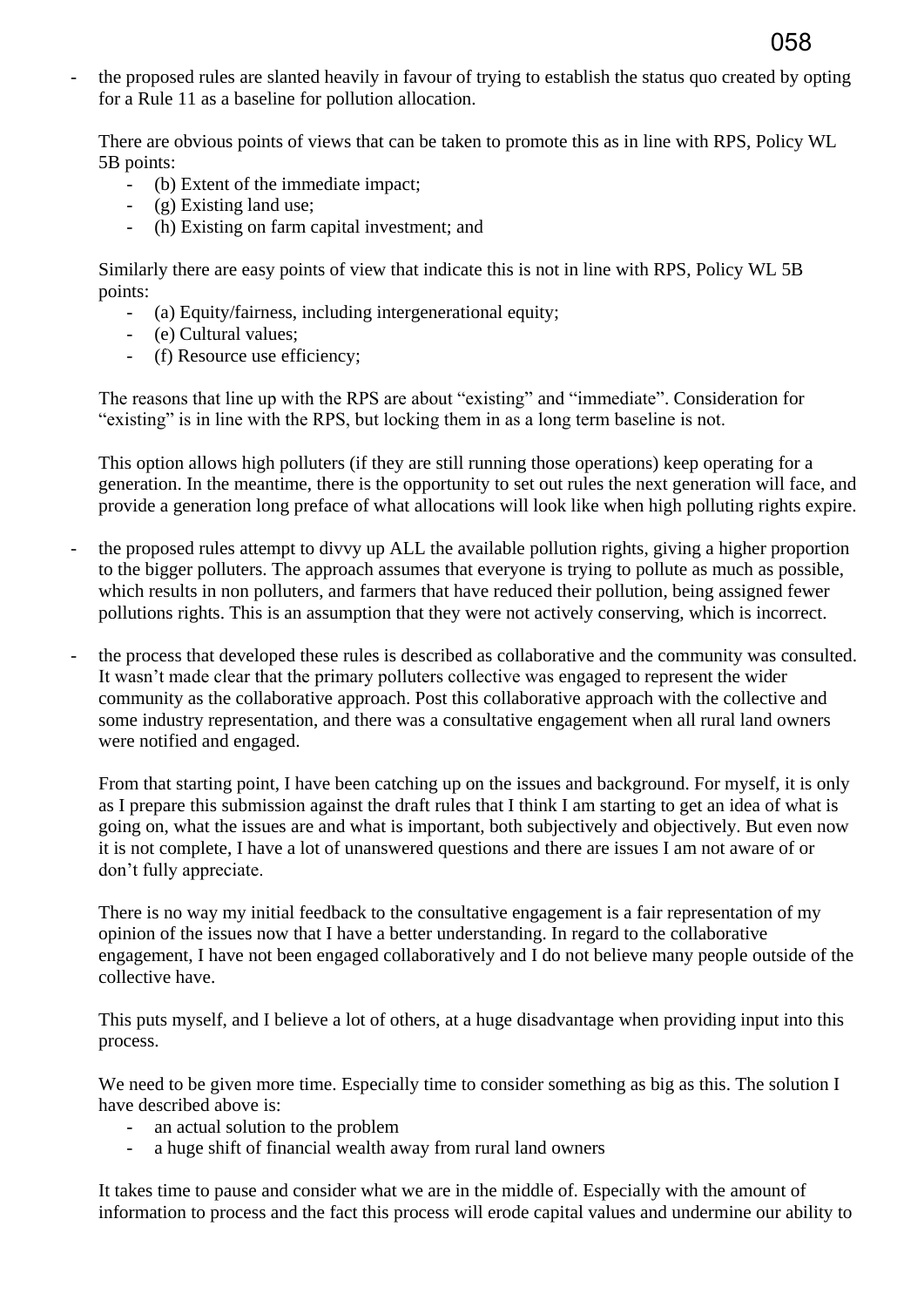make a profit from working the land in the ways we already know: livestock. The threat of losing capital value and income is very in your face and hard to look past. If you can look past it, there is an option, that if it can be made to work, can create a real fork in the road and put the lake and catchment on track to environmental health, if not economic health as well. There are challenges and problems though, some are outlined below.

We are in a bit of an envious position regarding the lake. There is no one upstream of us that we have to deal with. All of the pollution is coming from local sources. If we decide to clean up the lake, we can.

The idea is to, as part of developing the set of rules to replace the temporary rules in 2037, have farming voluntary wind itself down in regard to the discharge of pollution, against the 2037 deadline. It would mark the end of farming as we currently know it. The results would be above and beyond both the current Rule 11 and the proposed rules. Some of the affects include:

- loss of capital position for pastoral farmers / land owners
- loss of the ability to generate current levels of income from pastoral farming
- massive drop in contaminants entering the waterways, including N into the lake

This would represent a stance by rural land owners to put the lake before profits and capital value. That is a lot of give for farmers to make, it is not going to happen without some concessions from those with the political will to support it and those who would reap the biggest benefits of:

- a green stance taken by farmers in the catchment
- a determined effort that would clean up all waterways in the catchment, including the lake

The ability to generate an income from livestock, as we know it today, will disappear with large pollution reductions. It's not just "dairy", its:

- large female animals: deer, cattle, horses
- intensification through inputs, eg. dairy, horse blocks
- cropping, commercial horticulture

Ie. its not a matter of reducing stock numbers and doing something else with the land, as most of the proven sources of income are not low effluent solutions.

Farmers could task the district council (and regional) with matching them. Real commitments in key areas:

- sewerage treatment and sewerage reticulation over a wider area
- green issues: taking a green stance on pesticides/herbicides
- 1080, and similar, free zone
- support for alternative, eco freely, development and industry
- reducing pollution in the city: large/gaudy signage everywhere, restrictions on noise pollution

By doing this, farmers would arm the city, and in particular the district council and the tourism industry with some key marketing points:

- Rotorua farmers have taken a clean green stance for land use in the catchment
- lake Rotorua is going to be cleaned up
- Rotorua is eco-friendly and open to alternative development

Recently there have been articles in the daily post promoting Rotorua as a city to invest in residential properties. The compliant by the real estate agents is that Rotorua property prices lag behind similar cities by approximately 100K and they don't know why. I think they do know why, they just don't want to go on record in an article aimed at attracting potential buyers to Rotorua. The lake was, and still is in many ways, the local sewer.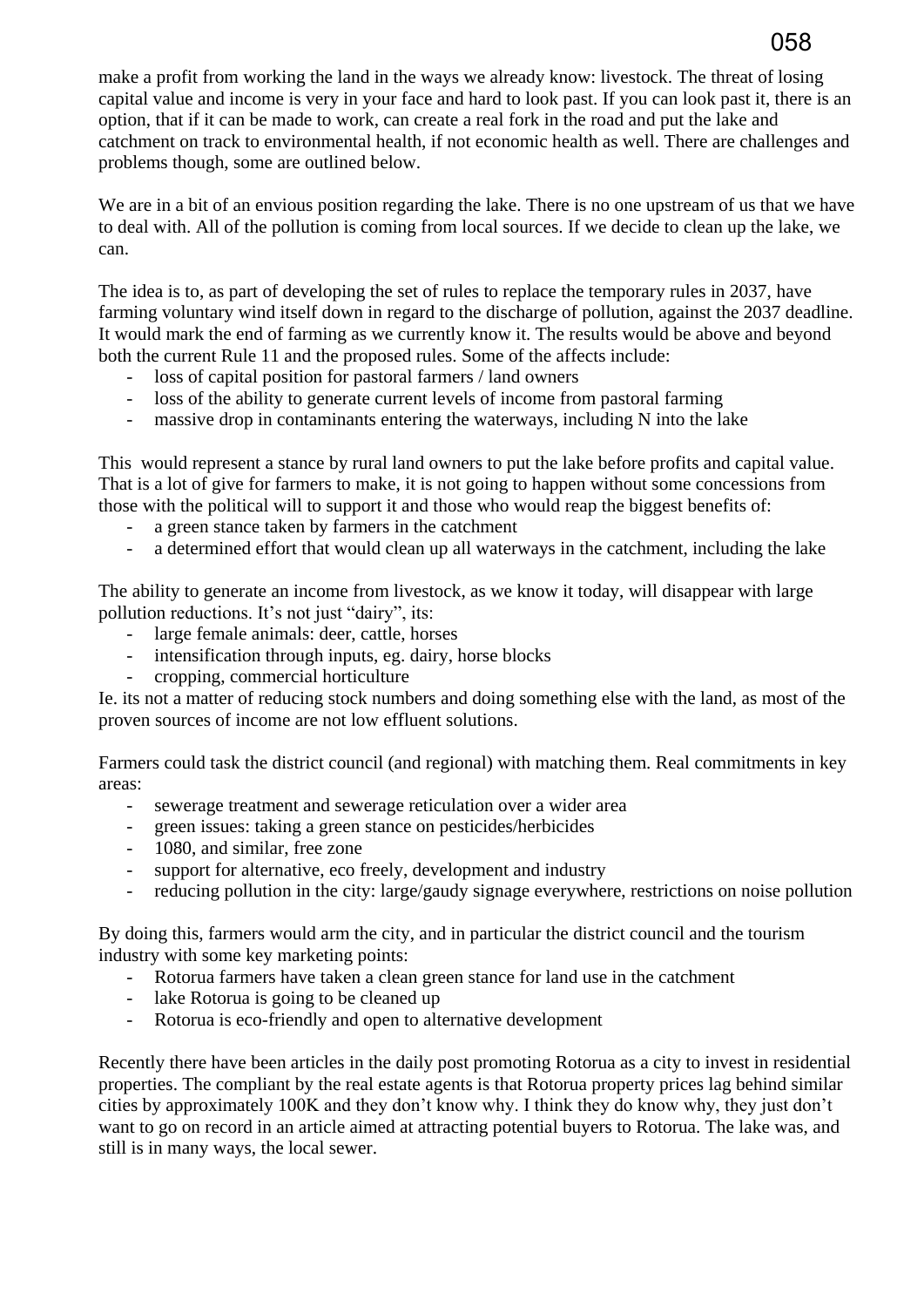The potential local gains from cleaning up the lake are enormous. The blue sky of \$100k per property indicates a billion dollars (10,000 houses times \$100,000 capital gains ) in value. Even a fraction of this is a huge gain for locals, and that is residential, other areas could benefit even more.

058

As a note, there are a few groups that would be disadvantaged:

- people trying to enter the housing market
- renters

So, who are the big gainers in starting with a Rotorua is cleaning up the lake and ending with a clean lake solution:

- the entire tourism industry, especially lakeside and lakefront developments
- lake front properties
- anyone owning multiple properties, particularly landlords
- and finally local businesses and people who own their own house

Those gains are the lure for concessions, eg. the lake, the economy and land values. What do rural land owners want to offset the transfer of wealth from their pockets into the city? That needs to be worked through with the community, collaboratively, assuming this option even got that far.

Right now, we are at a point in time where staff at the BoPRC are aware the impact the proposed rules are going to have on farming in the catchment. There has been collaborative engagement, a consultation process and land management officers have been made available. On the district council side, they have been involved working with the BoPRC and the district plan has a clause around 10 hectares of land retirement earning a development right. There is a political will to act and a level of staff awareness that may not be available again. Compensation schemes have already been put forward that cut across regional and local government.

Amongst the rural community, we are more educated on these issues than we have ever been. The shape of the proposed rules has been outlined. We can look at them and make a decision about the path something like the proposed could take us down. Personally, I don't see a future in:

- the compliance costs of the proposed rules, especially as income and capital are eroded
- the paper work and especially having consultants, or even just BoPRC inspectors come onto the farm to do Overseer files
- static targets that going to get put under pressure in the future
- the risk of having to go through all of this again
- etc. I'm not going to elaborate on all the reasons while I think farmers in the catchment should consider this; I think that's a discussion to be had with the rural community

Doing what I've described above will take time. I'm not optimistic about it being accepted by rural land owners. If it is accepted and worked through, and a workable set of concessions and incentives settled upon, this solution has the following benefits:

- a plan in place for an ongoing pollution reduction
- farmers know what the future landscape of nutrient reduction will look like
- land use change in the catchment away from intensive/commercial farming, to a catchment wide eco friendly land use
- local community can prosper through:
	- exporting tourism instead of meat and milk
	- **residential land values improve**
	- lake and waterways available for recreation

Give us time by:

- making the proposed rules temporary and
- repeating the process under collaboration with a wider group of people from the community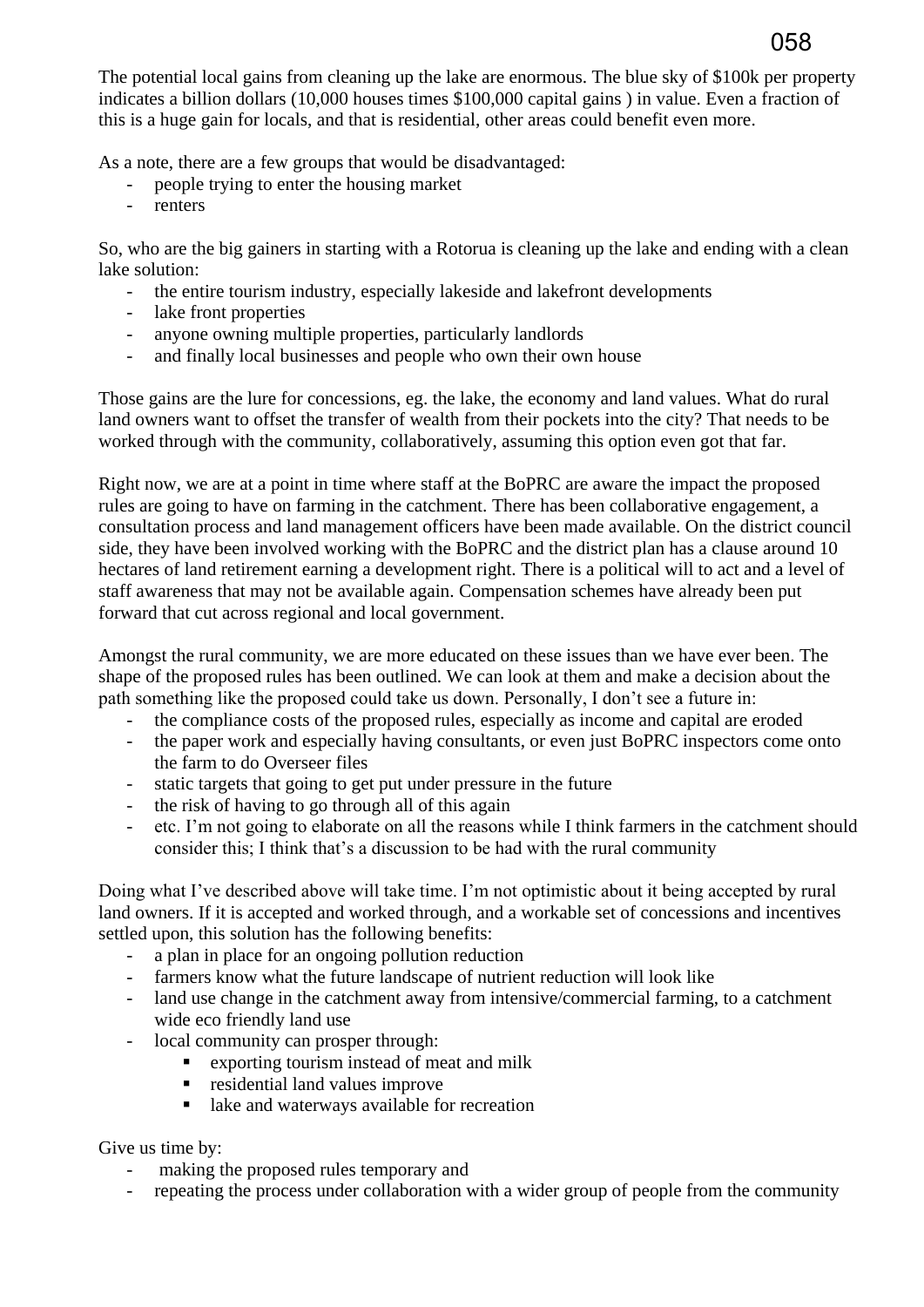Note: there is no guarantee repeating the process is going to result in farmers volunteering to wind pollution way back, that is just what I want try.

| Second Choice: Dual Sector Allocation with Nitrogen Trading – Pastoral and Conservation |
|-----------------------------------------------------------------------------------------|
|-----------------------------------------------------------------------------------------|

| Page                    | Reference        | Support/ |
|-------------------------|------------------|----------|
|                         |                  | Oppose   |
| $\overline{\mathbf{5}}$ | LR <sub>P3</sub> | Oppose   |
| 5                       | <b>LR P4</b>     |          |
| h                       | LR <sub>P5</sub> |          |
|                         | LR P6            |          |

Decision Sought:

use the proposed rules and current process as a starting point for interim rules, active until 2037 (one full generation)

For a full description see: Appendix A.1 Temporary NDA

- develop a long term allocation methodology with a split between two sectors of land use: pastoral and conservation, with:
	- easy trading of NDA an exchange
	- as temporary NDA expire, they are transferred to the conservation sector
	- conservation land is allowed to consolidate their NDA for small scale non pastoral land use, possible examples:
		- accommodate a dwelling
		- small scale nursery, gardening, etc. Ie. working on the land while locked out of pastoral farming and other high N leaching activities
	- majority of conservation NDA on the trading exchange to generate a supply
- For example, here are some fictitious numbers, real numbers would have to be worked through with BoPRC staff based on distribution of land usage and the totals assigned to above average NDA that have not already expired.
	- pastoral sector: 18
	- conservation: 9 (6)

Initially, conservation land can only lease away NDA from 9 down to 6. The gap between 6 and rainfall (3) is the allocation given out to as temporary NDA to the pastoral sector, ie. conservation will eventually be able to trade down to 3. As temporary allocations expire, the lower limit moves closer to 3.

I don't know what real numbers would look like. If the temporary allocation ends up to high compared to the pastoral sector, conservation could easily be: 18 (15). If that happened, increasing the pastoral sector base line could be appropriate.

The intent of this suggestion isn't to fully compensate forestry back up to an even stevens allocation that suggests they convert to pasture; allowing mass conversion of conservation land to pasture is going in the wrong direction. The suggestion is to provide some compensation via the trading of NDA.

- For Temporary NDA, see: Appendix A.1 Temporary NDA
- See Appendix A.2. Sector Averaging: Flaws in the Decision Making Process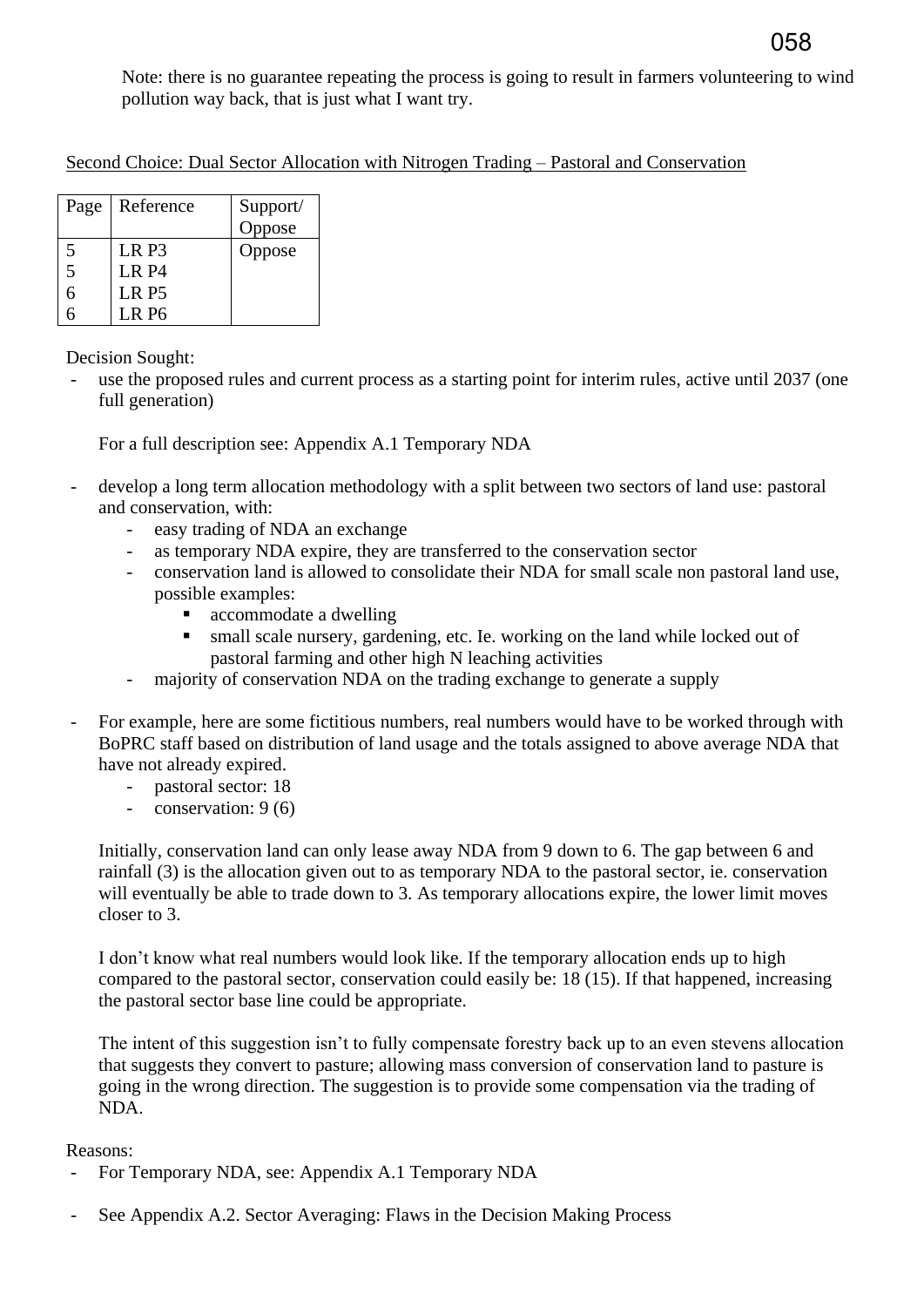## See Appendix: A.6. Trade of NDA

#### Third Choice: Second Collaborative Process and Alternative Rules

| Page | Reference        | Support/ |
|------|------------------|----------|
|      |                  | Oppose   |
| 5    | LR P3            | Oppose   |
| 5    | <b>LR P4</b>     |          |
| 6    | LR <sub>P5</sub> |          |
|      | LR P6            |          |

Decision Sought:

- classify the proposed rules as commercial rules for those that wish to remain under a commercially focused set of rules
- allow the commercials to push forward, with those rules
- -
- attempt to engage a group of land owners who are actively, or willing to actively, engage in conservation efforts to clean up the lake
- land owners can opt into developing a lifestyle set of rules, where indicatively:
	- open to solutions that don't take a status quo approach
	- individuals could face bigger NDA reductions
	- can accept that the average NDA is lower, as commercial have already assigned themselves a higher average NDA
- repeat the collaborative approach that was done with the commercial interests in the StAG, by engaging lifestyle land owners, and having them come up with preferred solutions to the problems, from which a second consultation/notification can proceed
- in general keep the StAG away from lifestyle collaboration, ie. let the lifestyle process work through without commercial and industry interference. For example:
	- StAG members can be drawn on for advice/insight, but members of StAG have had "their turn" and kept out of the new group
	- transparency around who are collective members, particularly those who were involved behind the scenes in the collectives input into the StAG process (as suggested by the Milkman's Paradox)
- encourage the BoPRC to agree to, and adopt, a change in their protocol on engaging communities, such as ours, and those around the other lake and river catchments that are going to go through a similar process, so:
	- non commercial interests are included collaborative approaches
	- those already contributing to reduced pollution aren't written off with a zero ratings
	- small land owners who may think they aren't going to be effected are fore warned and engaged

- to see a set of rules developed by people who aren't trying to defend their financial positions and more willing to try to clean up the lake
- minimises cost by tail gating behind the current StAG process
- most non commercial is smaller blocks are a permitted activity at least until 2022
- the proposed rules are focused on a commercial status quo that are not in line with the values of non commercial and semi commercial rural land owners interested in conservation. For example:
	- maximising pollution:
		- a decision was made to use the Rule 11 pollution limits as a baseline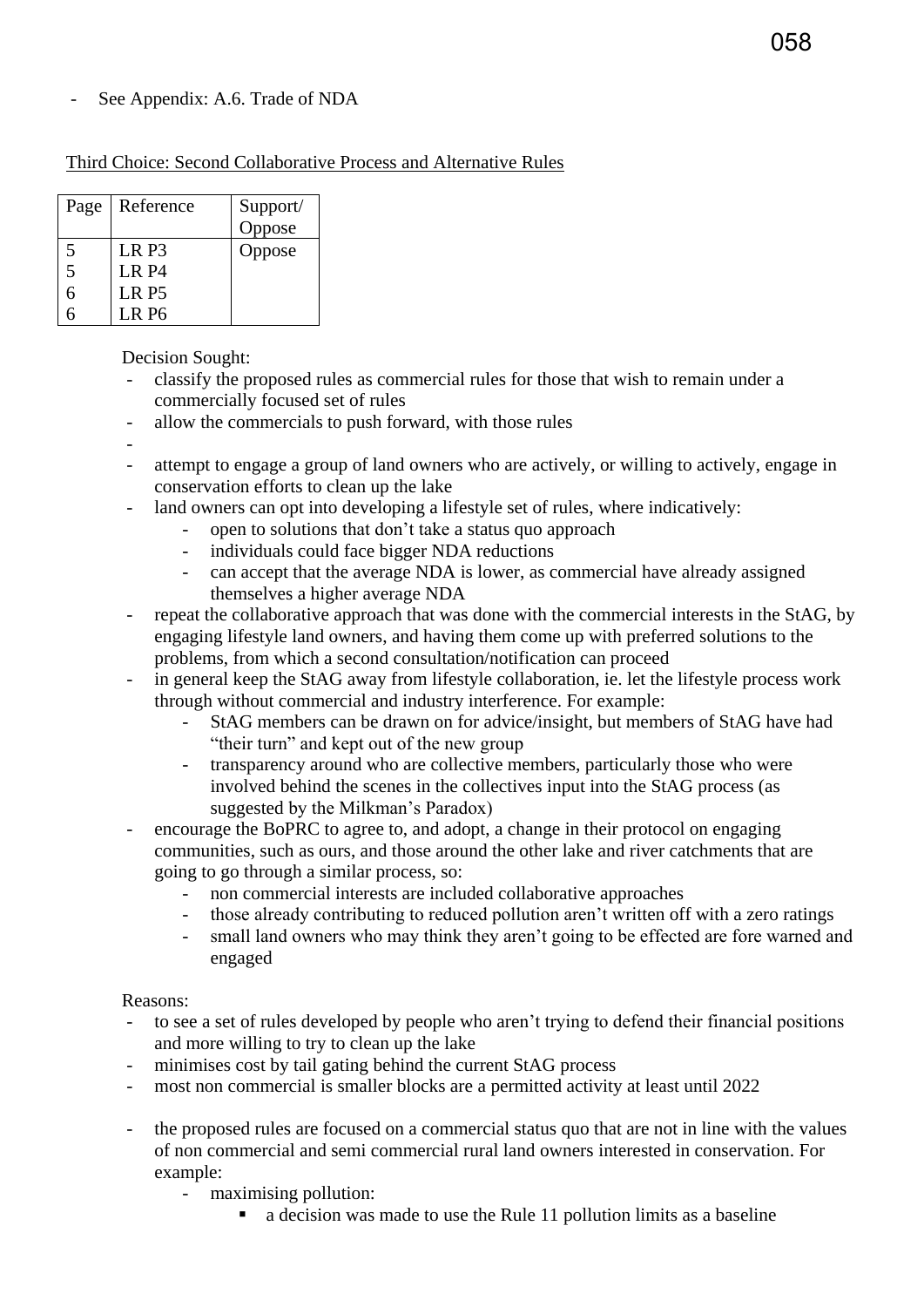

- a grand parenting approach sees the high polluters retain high pollution rights
- minimising conservation:
	- conservation land is assigned a zero above rainfall allocation meaning that nothing other than forestry can be done with it. The land owner couldn't even raise some food, engage in low N industry if it raised them above a rainfall discharge. They can't even live off their land.
	- there is no consideration for retired land to count towards reduction targets. Eg. a farmer who had retired land prior the Rule 11 benchmark period is assigned a zero above rainfall NDA allocation for that land
- the proposed rules are offensive to those who could be considered "friends of the lake" or "friends of the environment". They are a slap face for those already engaging in conservation, zero rating their efforts and disabling there involvement in continued conservation.

For those willing to reduce pollution (and those that have already) the rules, and the collaborative approach focused on commercial land use and pastoral industry representation, highlight the willingness of iwi, local government and regional government to get behind a set of rules that:

- claim to be about reducing pollution and cleaning up the lake,
- while assigning pollution rights to those showing the highest likelihood to use it,
- while spending \$40 million of rate and tax payer money backing said scheme,
- these rules are not by people who are friends of the lake and they are not for people who are friends of the lake. Let the people that made the proposed rules have the proposed rules. Let those who are not focused on commercial land use before conservation, work with those who are environmentally focused, and small block owners, to try to come up with a set of rules for that group, that highlight, and serve as an example of what the rules could have looked like. To:
	- serve as an example to iwi, local council and regional council that commercial interests do not represent the wider communities values
	- build a wider awareness with the councils of the issues faced and values of the wider community
	- give the BoPRC an opportunity to work through the issues of dealing with a group of people who:
		- can't be lumped into big sector groups
		- don't have common backgrounds
		- aren't unified behind the notion of money before the environment
	- be a template as the cleaning up of other lakes occurs, for other communities to work from
	- stop the commercially rules being held up as the way things should be done in lieu of no other examples of how to do it
- there has been too much commercial representation during the collaborative approach, compared to the actual make up of rural land ownership in the catchment, for the rules to be a fair representation of the wider community. Flicking through StAG minutes, you quickly see attendance from:
	- Federated Farmers
	- Beef and Lamb NZ
	- **Dairy NZ**
	- $\blacksquare$  the collective

The collective in particularly regularly has three or more StAG representatives present. And after having a collaborative engagement, they are re-engaging in submission process opposing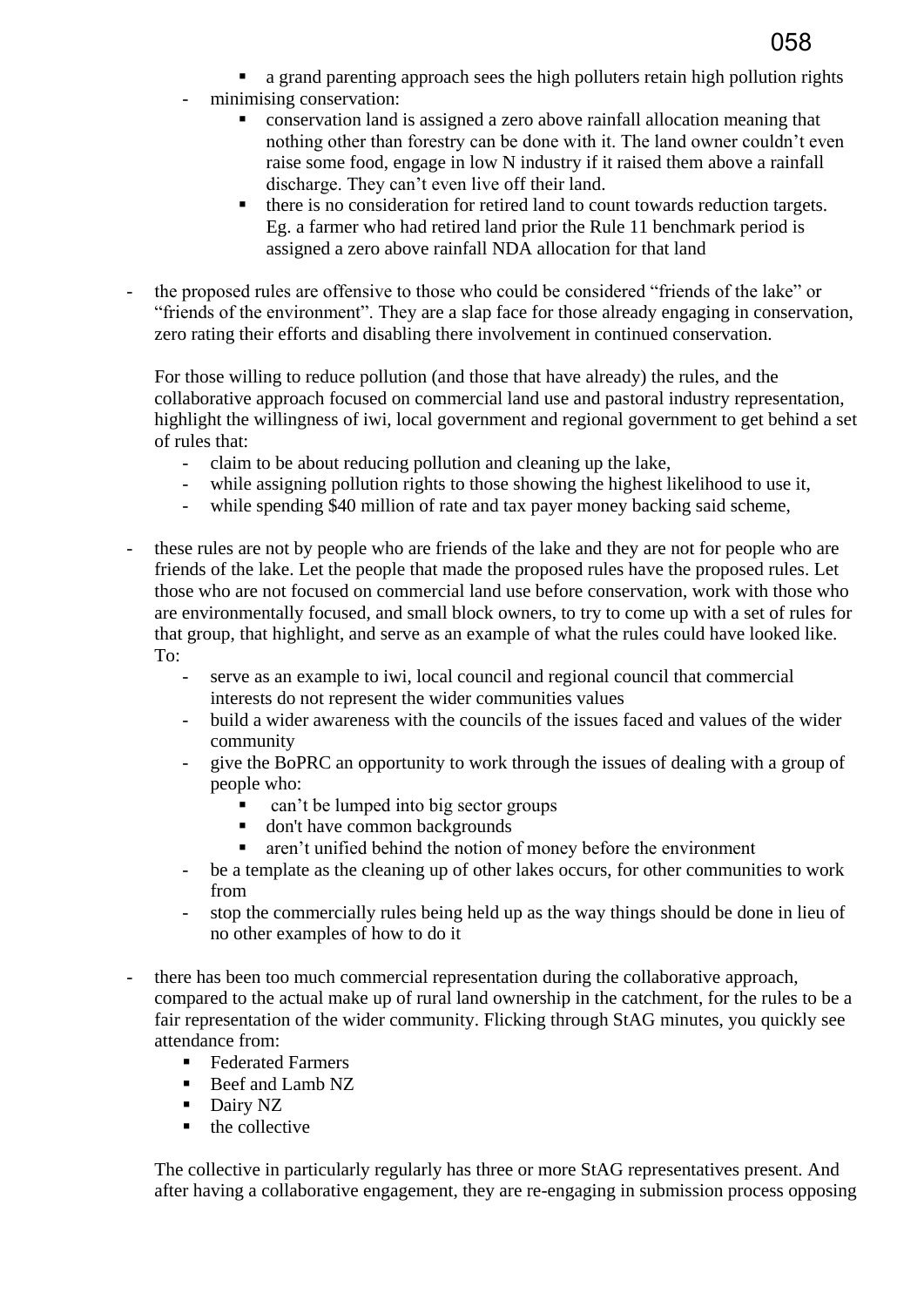parts of the rules and in the case of the collective back tracking on prior agreements, see appendix: A.3. The Collective: Collaborative and Confrontational

The rules were "made up", but not with adequate representation from the wider rural community.

Zero Rating Conservation Land

Decision Sought:

- assign conservation land a non zero NDA where:
	- **Conservation land is: forestry, bush, scrub, etc**
	- non zero means a number above rainfall, ie higher than 3
	- have this non zero allocation an absolute lower limit
- apply the lower limit to:
	- existing conservation land
	- how much NDA can be sold to incentive schemes
	- how much NDA can be traded to other properties or for development rights
- develop a set of temporary low end NDA numbers, or use something like the following:
	- first 10 hectares: NDA  $6$
	- next 20 hectares: NDA 5
	- $\blacksquare$  the rest: NDA 4
- develop a target set of long term target numbers, or something like:
	- first 10 hectares: NDA 12
	- next 20 hectares: NDA 9
	- $\blacksquare$  the rest: NDA 6
- balance these numbers by bringing down the NDA assigned to the highest polluters

Reasons:

- zero rating land set aside for conservation immediately removes the ability of those engaged in conservation to reduce N discharge and affect the total N pollution entering the lake. It disarms those that could be friends of the lake, removing their choice in the issue. The more they are allocated, the more they are able to exercise their will to conserve.
- in the case where someone owns a property that is completely conservation land, they have no facility to undertake any activity on that land other that forestry.

This is too extreme, especially in the situation where rules are being set up that are until perpetuity. It means the owner of a pure conservation block is prohibited from basic land use even if only creates minimal extra N discharge:

- producing food for personal use. They can't even grow food.
- clearing an area to use for small low N hobbies/projects
- creating a picnic area with grass on it
- riding horses through it

Ownership of land should include a basic right to use the land without feeling like rules are being broken or having to ask permission or apply for exemptions.

Even if it is a land owner choice, entering land into trusts/covenants/etc, the lowest limit of NDA left behind does not need to be zero above rainfall.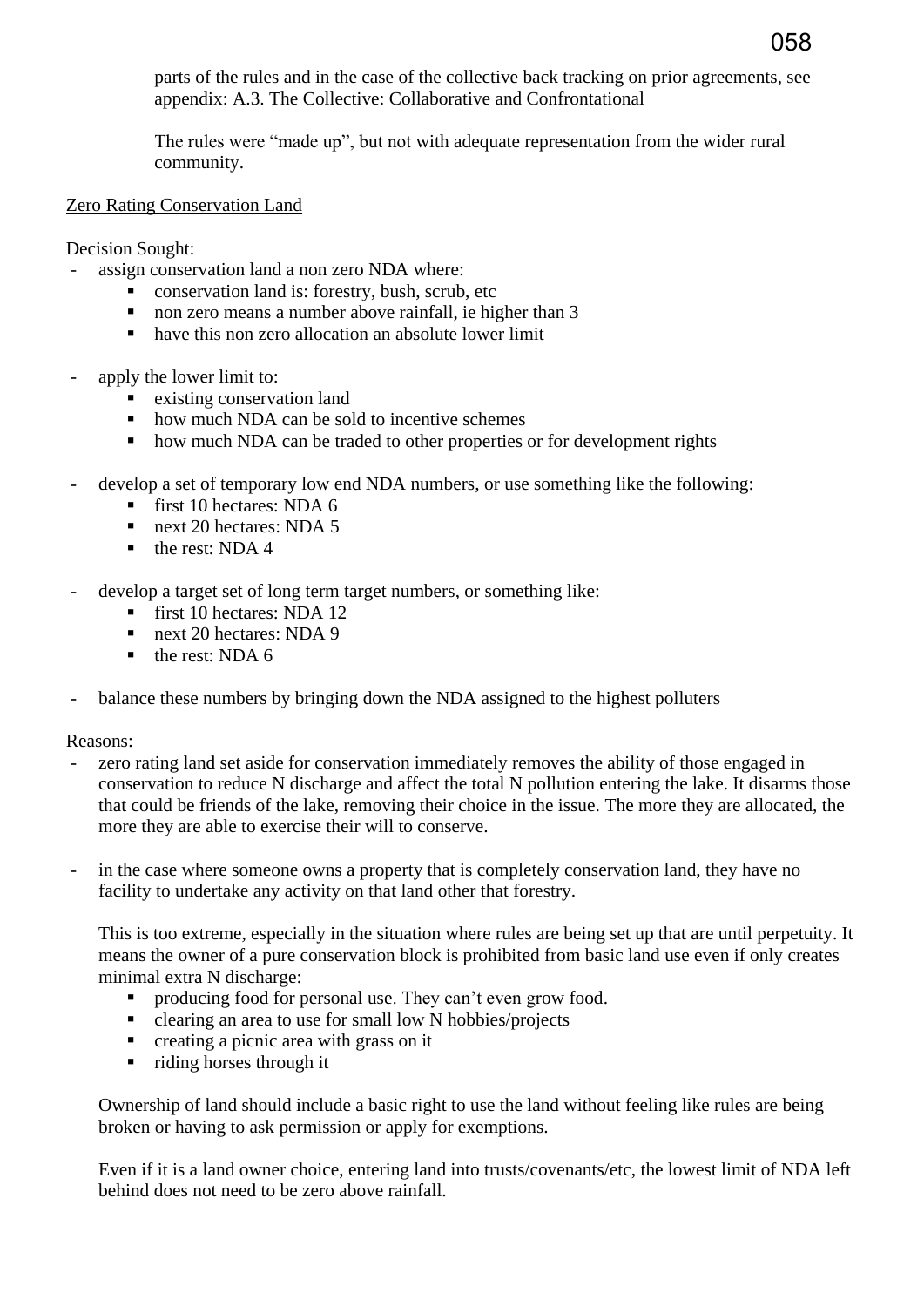- where blocks are a mix of conservation land an pastoral land, the conservation land does not provide the land owner any credit towards meeting N reductions under the proposed rules. This is unfair.
- conservation land has not be contributing to pollution throughout the rule 11 period and in general a for long time before hand. Conservation land is not the problem. Farming, especially intensified pastoral farming is the problem. Don't put a 100% penalty on conservation land.

The proposed distribution of NDA locks land that didn't cause the problem into the lowest levels of economic activity while giving as much as possible to the biggest causers of the problem. This is not in line with the cultural values of the wider community.

| Page            | Reference        | Support/ | Decision Sought                                                        |
|-----------------|------------------|----------|------------------------------------------------------------------------|
|                 |                  | Oppose   |                                                                        |
| 5               | LR <sub>P3</sub> | Oppose   | To recognise that this sentence doesn't mean anything in the balance   |
|                 | LR $P3(c)$       | Oppose   | between simplicity and the use of counting and basic arithmetic in the |
|                 |                  |          | management of nitrogen within the Lake Rotorua groundwater             |
|                 |                  |          | catchment by using:                                                    |
|                 |                  |          | (a) the 435 tonne sustainable annual nitrogen load for Lake Rotorua    |
|                 |                  |          | from the operative Regional Policy Statement Policy WL 3B(c);          |
|                 |                  |          | (b) the 755 tonne load to Lake Rotorua estimated by the ROTAN          |
|                 |                  |          | model in 2011 as the position from which nitrogen loss reductions will |
|                 |                  |          | be determined;                                                         |
|                 |                  |          | (c) stock numbers for allowance and allocation purposes; and           |
|                 |                  |          | (d) the pastoral sector reductions within the Integrated Framework     |
|                 |                  |          | approach                                                               |
| $5\overline{)}$ | LR $P4$ (iv)     | Oppose   | the use of counting, addition and perhaps multiplication, for          |
|                 |                  |          | proportional reductions                                                |
| $\overline{7}$  | <b>LR P13</b>    | Oppose   | <delete></delete>                                                      |
| $\overline{7}$  | <b>LR P14</b>    | Oppose   | Allow commercial operations that want to optimise the use of their     |
|                 |                  |          | land by engaging more advanced tools, where they pass a science due    |
|                 |                  |          | diligence tests the prove the are fit for purpose. Tools such as:      |
|                 |                  |          |                                                                        |
|                 |                  |          | Overseer                                                               |
| 14              | LR $R7(a)$       | Oppose   | Change this to a default policy of using a stocking allocation and a   |
|                 |                  |          | stocking table that is calibrated by BoPRC inspectors. The calibration |
|                 |                  |          | can be Overseer, that is however the business the BoPRC, not the land  |
|                 |                  |          | owners.                                                                |
|                 |                  |          |                                                                        |
|                 |                  |          | Retain the existing text as an option land owners may choose to        |
|                 |                  |          | engage.                                                                |
| 15              | LR $R8$ (ii)     | Oppose   | <delete></delete>                                                      |
| 15              | LR $R8$ (iv)     | Oppose   | <delete></delete>                                                      |
| 16              | LR <sub>R9</sub> | Oppose   | Change: provide a low intensity farming option that runs off stocking  |
|                 |                  |          | tables with minimal compliance costs and paperwork with no             |
|                 |                  |          | Overseer.                                                              |
|                 | All of Above     | Oppose   | Stop putting Overseer forward as the default compliance tool. Provide  |
|                 |                  |          | options to use a reduced stocking allocation, with Overseer available  |
|                 |                  |          | to BoPRC inspectors to calibrate the stocking table they want to.      |
|                 | All of Above     | Oppose   | Use Overseer as tool to calibrate a stocking allocation against a      |
|                 |                  |          | specific site if required, ie. to produce a property specific stocking |
|                 |                  |          | table or scaling factor against a standard table.                      |

Use of Overseer for Compliance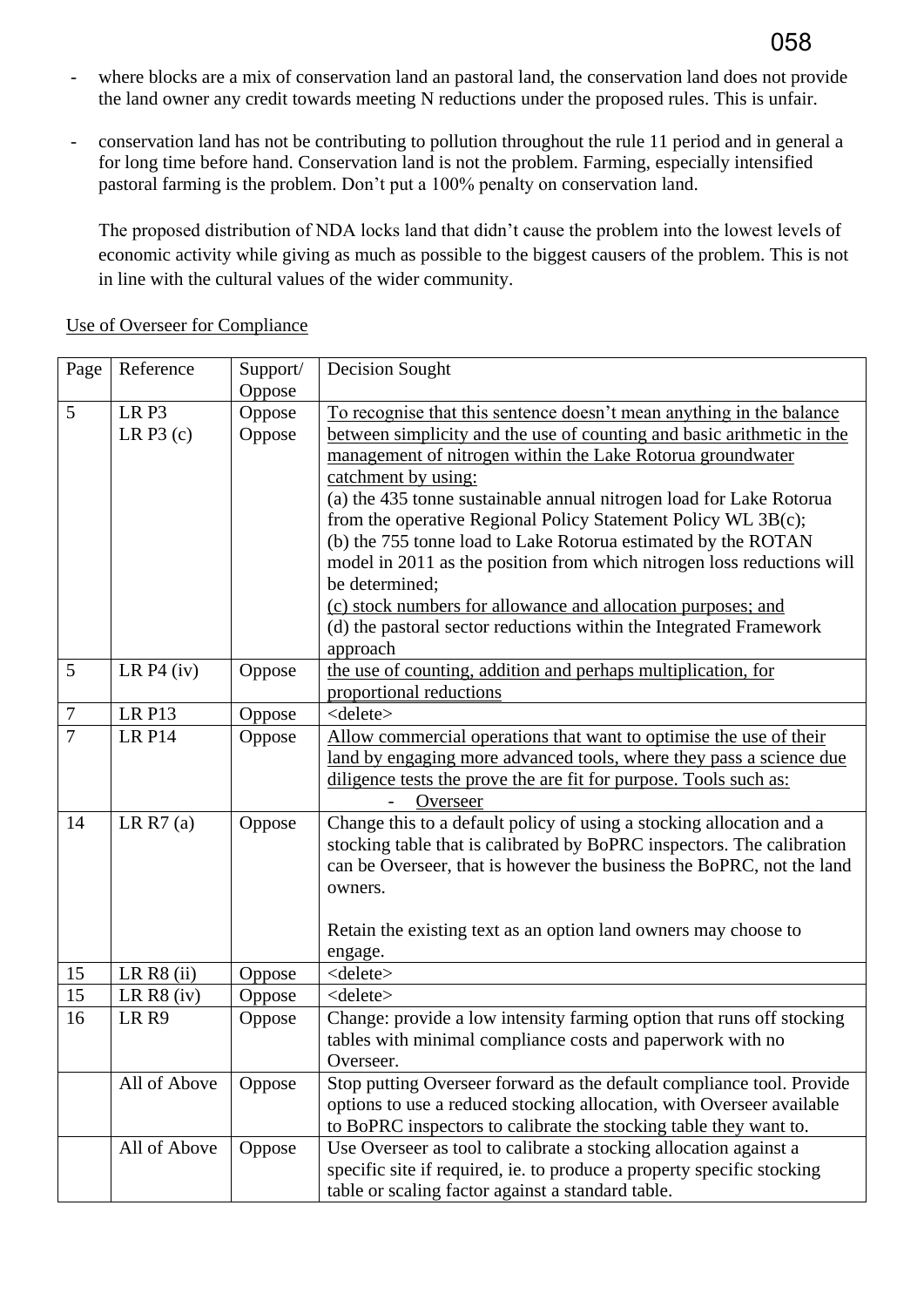#### Reasons:

- the purpose of this exercise is to reduce N pollution. Requiring us to use Overseer does not do that. Forcing the use of Overseer does:
	- increase compliance costs
	- $\blacksquare$  erode the rural lifestyle with paperwork and consultants
- this stuff is absolute overkill for non commercial land owners and possibly for most commercial land owners. The stuff that is being described under use of Overseer and NMP's is out of this world compared to what we have to do for anything else as a basic pastoral farmer.
- Here is a list of things I can do without requiring "suitably qualified" consultants with 5 years experience:
	- fill out my own tax returns as a sole trader or in a partnership, including the full set of accounts for a farm
	- **pass some tests and be allowed to:** 
		- store and administer sedatives intravenously to dangerous livestock
		- bait and poison Wasp's
		- sign a DECA with AssureQuality to monitor and control AFB in beehives under the BioSecurities Act

We are trusted by the central government to handle dangerous drugs and poisons, to meet BioSecurity requirements and fill in tax returns. These rules are telling us we can't be trusted to count stock and keep weeds under control? These rules need to be brought in line with the real world.

- Overseer files are useful for enterprises trying to optimise the use of their NDA. It is not worth the cost (time or money) for most rural land owners.
- Using a standard stocking table with a site specific scaling factor is a simpler approach. The stocking table can underestimate the stocking as a margin of error factor that is reduced when by a (Overseer) calibration, ie. most calibrations should result in a scaling factor  $> 1.0$ .

Low Intensity Farming

| Page | Reference   | Support/      | Decision Sought                               |
|------|-------------|---------------|-----------------------------------------------|
|      |             | <b>Oppose</b> |                                               |
|      | LR R7       | Support       |                                               |
|      | LR R7 $(a)$ | <b>Oppose</b> | Overseer and NMP compliance from BoPRC agents |

- at the intensity given, there is a net gain for the lake with NDA not being used. It could be sold or traded, but it is not. As a compensation, if Overseer/NMP's is forced upon these operations, have BoPRC agents run Overseer and work through the NMP's with the land owners.
- creates a connection between land owners willing to run at a low intensity and BoPRC staff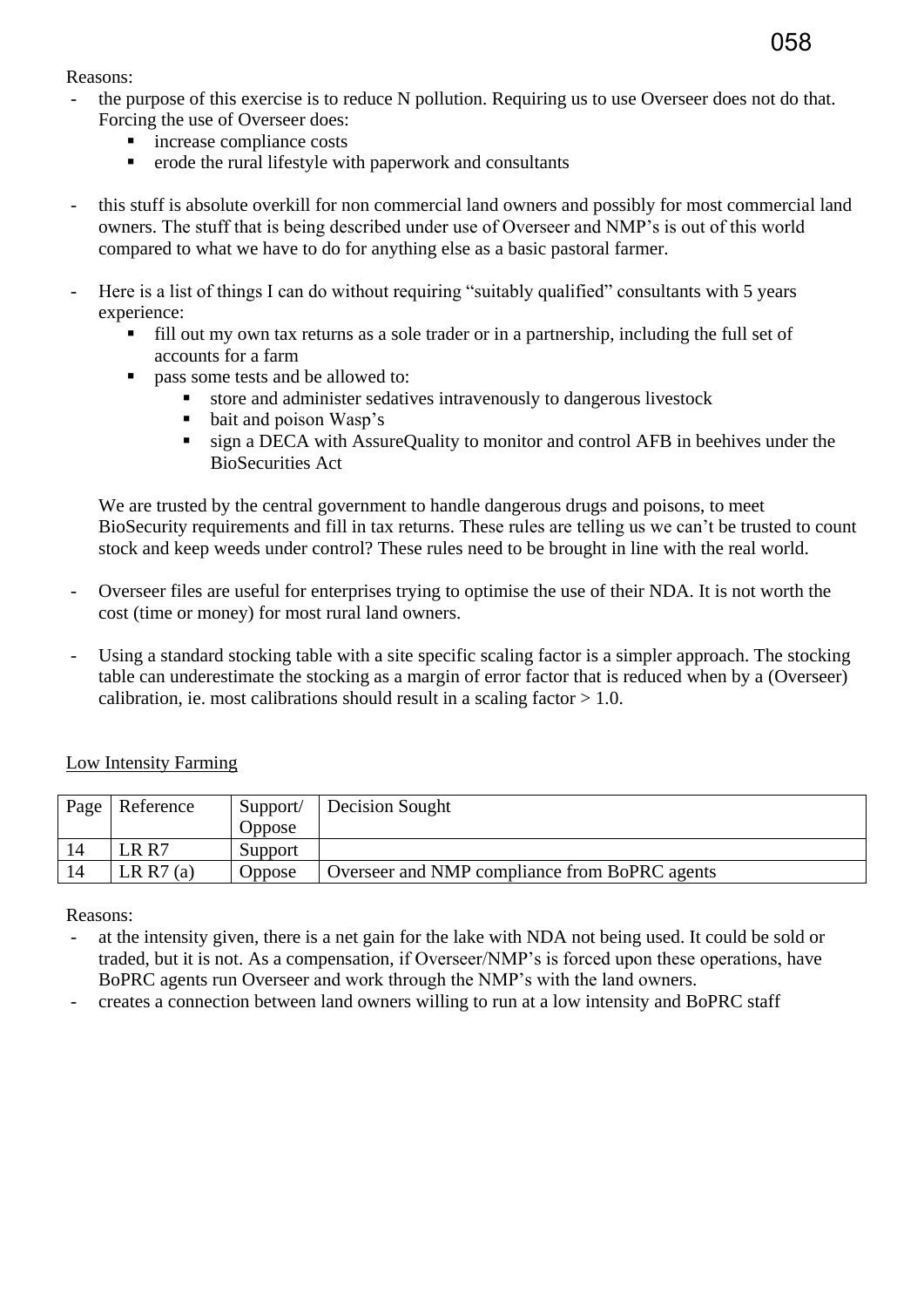| Page | Reference | Support/<br>Oppose | Decision Sought                                                                                                                          |
|------|-----------|--------------------|------------------------------------------------------------------------------------------------------------------------------------------|
| 14   | LR R7.1   | na                 | Insertion of a Heritage farming operation to the list of 2017 permitted<br>activities where land owners adopt significantly reduced NDA. |
|      |           |                    | See Appendix: A.4. Heritage Farming                                                                                                      |
| 14   | LR R7.2   | na                 | Insertion of an Indigenous farming operation to the list of 2017<br>permitted activities where land owners adopt reduced NDA.            |
|      |           |                    | See Appendix: A.5. Indigenous Farming                                                                                                    |

## Misrepresentation of the Integrated Framework

| Page | Reference  | Support/<br>Oppose | Decision Sought                                                                                                                                                                                       |
|------|------------|--------------------|-------------------------------------------------------------------------------------------------------------------------------------------------------------------------------------------------------|
|      | Table LR 1 | Oppose             | Remove the split in the 140 tN/yr into one number for dairy and one<br>number for drystock. Direct those disseminating information to the<br>public to stop misrepresenting the Integrated Framework. |

#### Reasons:

- I have been told by staff and BoPRC the integrated framework does not have dual sectors targets. The splitting into two sectors appears to be a decision made later by the StAG. It seems to first appear in numbers first presented in: Farmer Solutions Project http://www.rotorualakes.co.nz/vdb/document/363

The two numbers (96 and 44 tN/yr) are not a part of the integrated framework, the split comes from the analysis work carried out by, or on behalf of, the StAG. Presenting it as the Integrated Framework is misleading and has been misleading for me as I try to move from an uninformed state to a less uninformed state.

## Objections to Grand Parenting from Rule 11 Baseline

At various points I promote solutions where above average NDA is temporary. I am opposed to using grand parenting and grand parenting based methodologies to assign NDA. I am opposed to using the Rule 11 benchmarks as the starting points for allocation.

| Page           | Reference        | Support/      | Decision Sought                                                         |
|----------------|------------------|---------------|-------------------------------------------------------------------------|
|                |                  | Oppose        |                                                                         |
| $\overline{3}$ | Table LR 3       | <b>Oppose</b> | Remove "(Integrated Framework)" from the third title heading.           |
| 2              | Table LR 2       | Oppose        | Consolidate this into a single sector: pastoral                         |
| $\overline{3}$ | Table LR 3       | Oppose        | Consolidate dairy and drystock into a single sector: pastoral           |
| 5              | LR $P3(d)$       | Support       |                                                                         |
| 6              | LR <sub>P5</sub> | Oppose        | Consolidate dairy and drystock into a single sector: pastoral.          |
|                |                  |               | Pastoral treated as a single sector with a single NDA, with a temporary |
|                |                  |               | (20 year) consideration given for high N leaching platforms. eg. dairy  |
|                |                  |               | farming.                                                                |
|                |                  |               | After 20 years, a shift to a more balanced split between pastoral and   |
|                |                  |               | conservation (forest/bush/scrub) allocations.                           |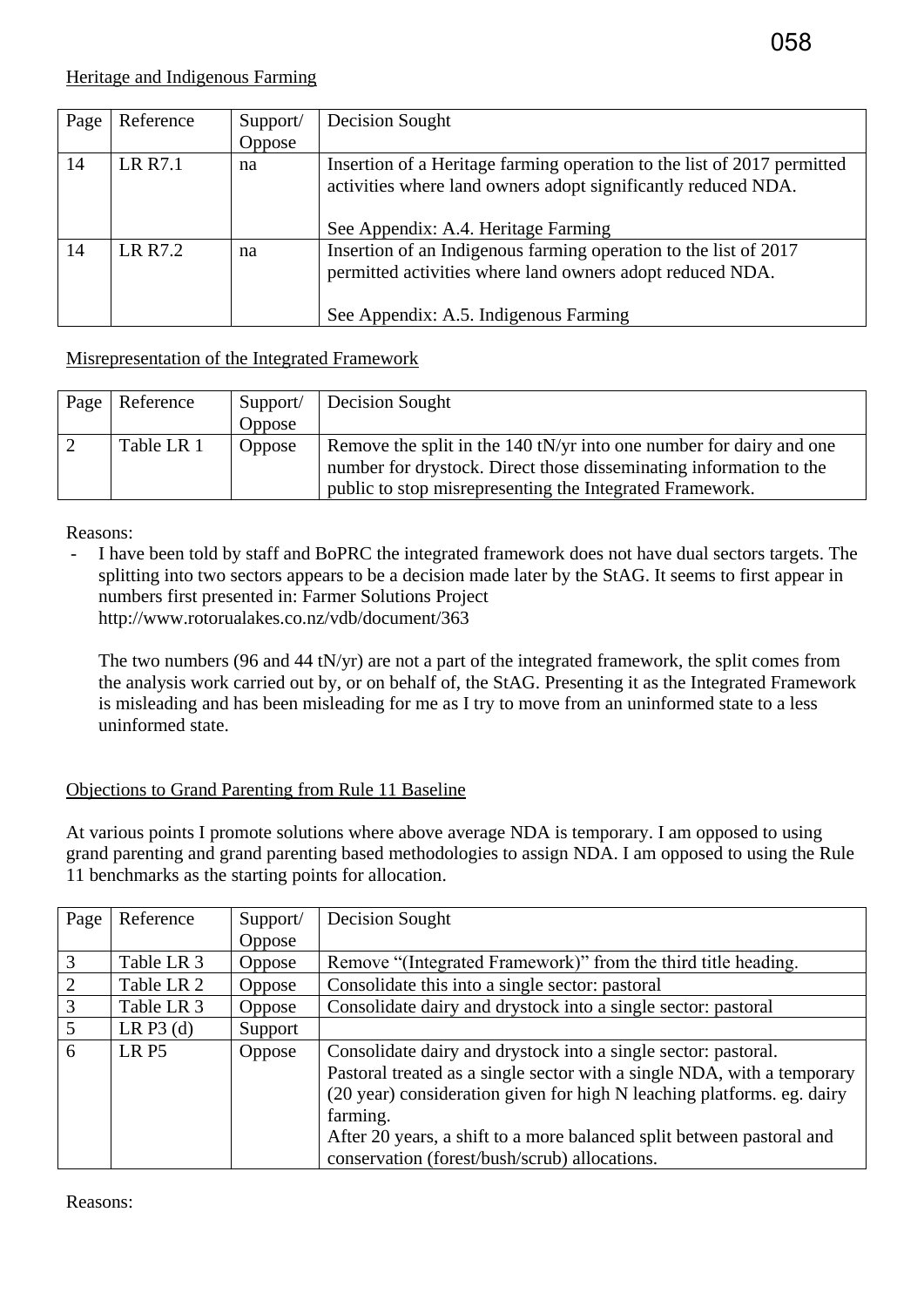- the Integrated Framework does not split loads or reductions into two sectors. See above: Misrepresentation of the Integrated Framework.
- the  $3<sup>rd</sup>$  column of Table LR 3 gives the uninformed reader the impression that the dairy sector already has a higher allocation, either a historic allocation or perhaps from the agreement to use the Integrated Framework.

That is not the case, the decision to use Rule 11 as a starting point is a decision made as a part of the process that developed the proposed rules. Agreeing with the Integrated Framework does not mean agreeing with a Rule 11 baseline. There is no historic allocation of N discharge rights that have to be used as a starting point.

- Rule 11 is not the starting point for the process that developed these proposed rules and sector based allocations are not a part of the integrated framework. The decision to use Rule 11 as the baseline and grand parent from there was a decision made as a part of the process that developed these rules
- the baseline period is chosen because data was available for that time period for some of the larger properties. It is based on the availability of data, not because its considered a representative period of time
- Rule 11 assigns a zero above rainfall to conservation land. This is unfair and the development of these rules is an opportunity to undo that unfairness:
	- conservation land that has not been causing the problem, but is locked out of all future development without compensation for lost opportunity
	- land actively retired, or actively not developed, land ownership as a conservation effort, becomes a zero rated conservation effort. The potential NDA reduction is transferred to polluting sectors, allowing them to pollute more. This disables the ability of land owners who committed to conservation prior to the benchmarking period to reduce pollution. It is not fair or reasonable to assign zero N discharge rights to land actively not polluting.
- there is some logic in letting farmers who have made capital investment based off the Rule 11 baseline, have the use of that investment, but that does not require an until perpetuity allocation of extra pollution rights. An expiring temporary allocation is more fair. See Appendix: A.1. Temporary NDA.
- transferring NDA to the conservation sector creates an immediate N trading pool by those who choose not to conserve, to smooth the transition as temporary allocations expire
- in the long term, creating a N trading market is a more dynamic solution that moves naturally. See Appendix: A.6. Trade of NDA.

| Page | Reference     | Support/ | Decision Sought                                                         |
|------|---------------|----------|-------------------------------------------------------------------------|
|      |               | Oppose   |                                                                         |
| 6    | LR P9         | Oppose   | Change the land area limits to only consider pastoral land. Ie.         |
| 7    | <b>LR P10</b> | Oppose   | conservation land is not considered when categorising land into the     |
| -7   | <b>LR P15</b> | Oppose   | area ranges.                                                            |
|      |               |          | For example:                                                            |
|      |               |          | LR P9 (c) The use of land for farming activities on properties/farming  |
|      |               |          | enterprises with 5 hectares or less in area in pasture from 1 July 2017 |
|      |               |          | provided there is no intensive land use.                                |

## Effective Pastoral Land

- seems like an oversight in the wording of the rules, or I'm reading them wrong
- does anyone really want to categorise a block with 50 hectares of bush a 3 hectare house site into the 40+ pastoral category requiring resource consents, etc?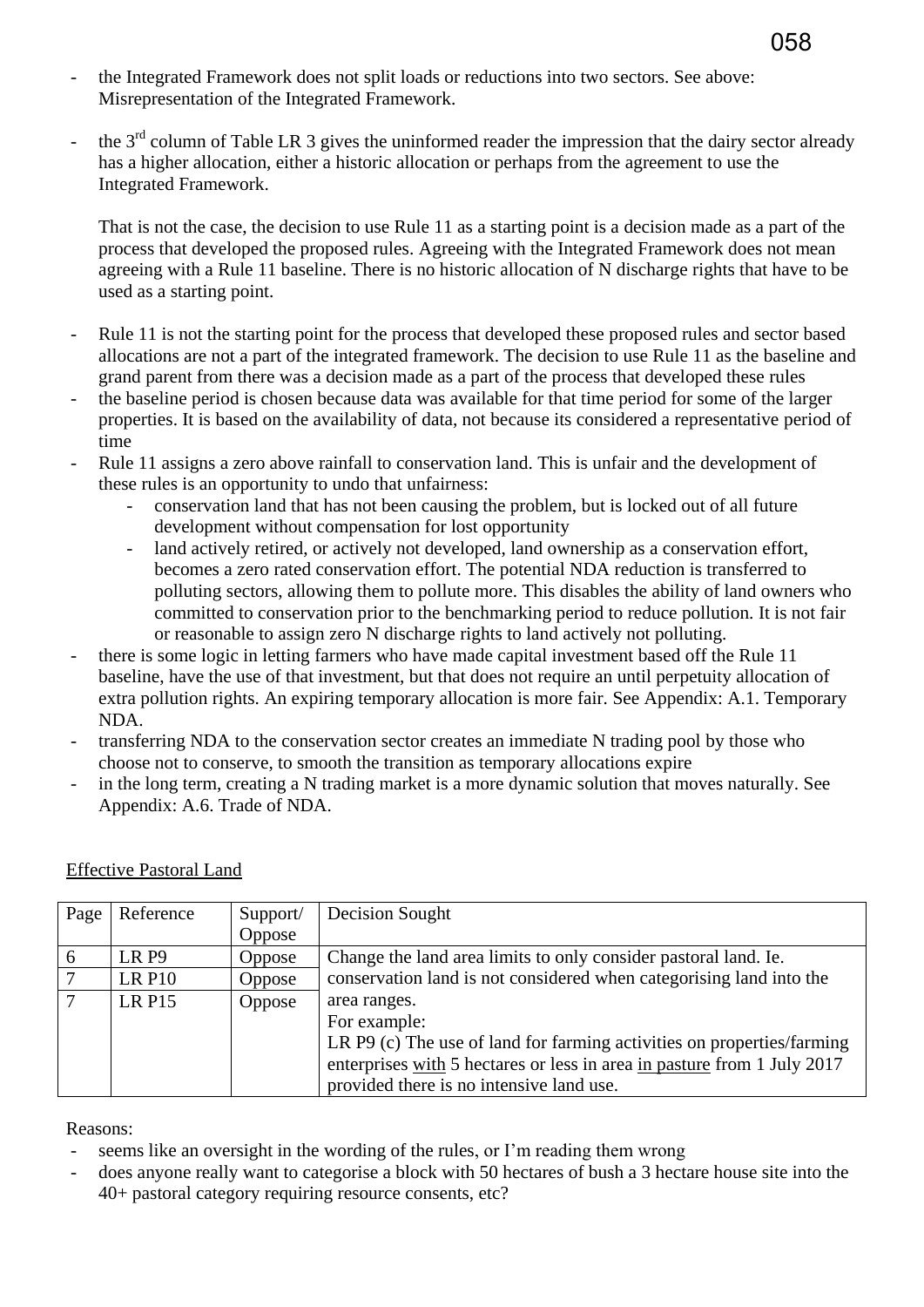#### Relocating Pastoral Classification

| Page | Reference                  | Support/<br>Oppose | Decision Sought                                                                                                                                         |
|------|----------------------------|--------------------|---------------------------------------------------------------------------------------------------------------------------------------------------------|
| na   | $\langle$ new clause $> 1$ | na                 | Add a mechanism for pastoral land classification to be moved. Not a<br>mechanism to increase total pasture, just relocate it to more suitable<br>sites. |

Reason:

in the short term, allowing conservation to change to pasture is not useful, pastoral land currently in poor locations is a prime candidate for incentive schemes promoting the retirement of land.

After the incentives schemes run out/meet their goals, pasture remaining on poor sites should be able to be gradually transferred to more suitable locations on land is classified as conservation.

#### Science Drowning in Water

| Page | Reference | Support/<br>Oppose |
|------|-----------|--------------------|
|      | I R M2    | Oppose             |

Decisions Sought:

- widen the scope of science to beyond just the lake, water, and water metrics
- under take studies with an aim to tell farmers how to make best use of the land available, including, but not limited to:
	- our soils:
		- o how healthy are they: compaction, etc
		- o how thick/depleted are they
		- o are some sectors in a worse position than others
		- o what are our cadmium contamination levels at
	- should we try to relocate pastoral land use:
		- o which pastoral areas around the lake have the highest leaching rates
		- o which conservation areas show the lowest leaching rates
	- are there stocking break points we could aim that avoid overloading the underlying biological systems
	- how are riparian zones performing and do they need to be improved

- farming has buried its head in the sand for decades saying we don't pollute. Clearly we do. Relying on our own industry best practices, our own industry representatives, information from vendors selling us products, and listening to central government science "advisors" has not been good enough for our particular situation: in the Rotorua lake catchment.
- it seems "we" are trying to keep the BoPRC well away from farming. For example: page 84 of the section 32 report:
	- Some options were eliminated as not being suitable for the Lake Rotorua catchment, such as allocation based on inputs or outputs. A key consideration was retaining flexibility for farmers to manage the adjustment to a low nitrogen leaching farming system, without the Regional Council "telling farmers how to farm". There was also a desire to encourage innovation within the pastoral sector.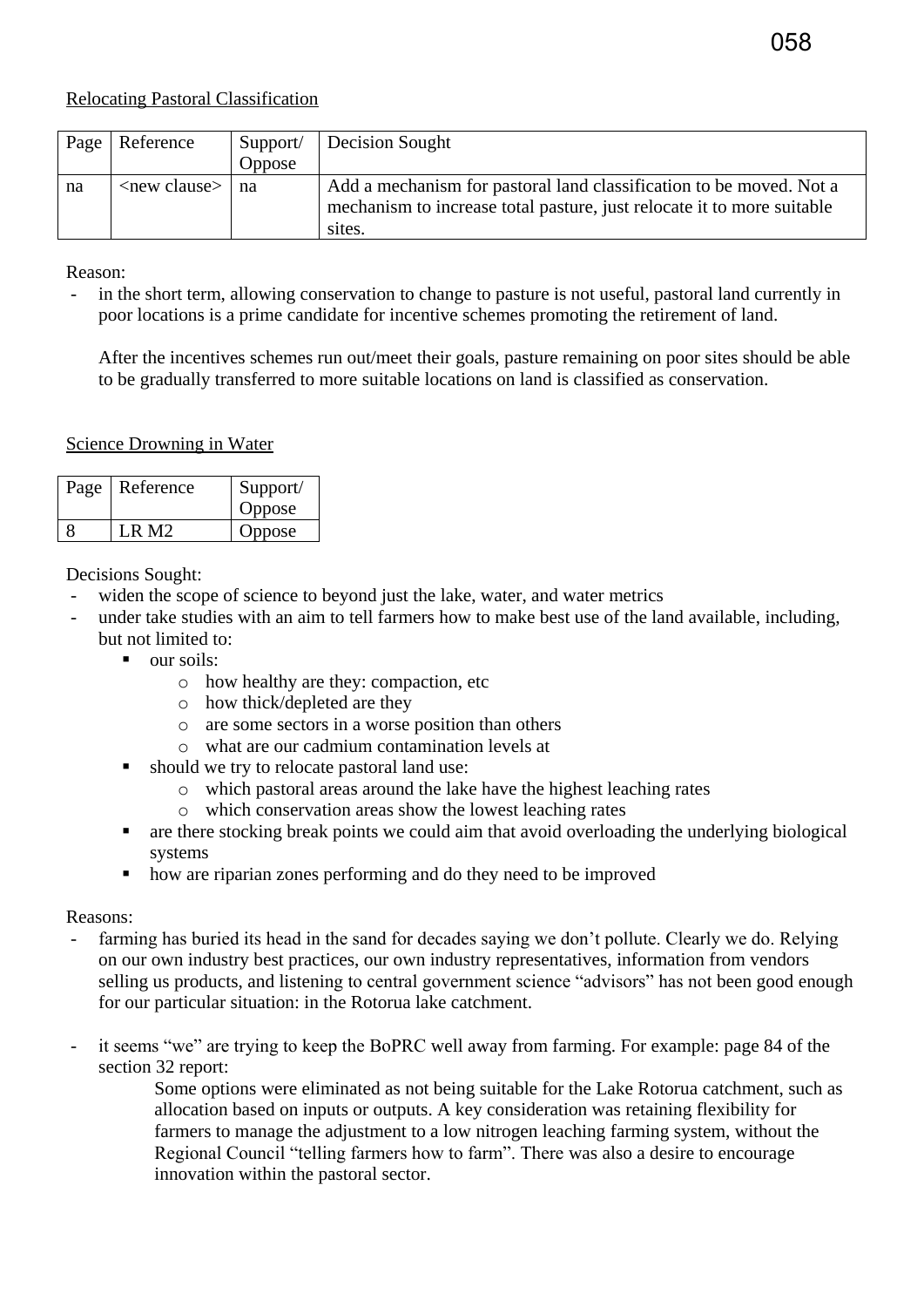I support the BoPRC having more input, especially science giving guidance and answering questions land owners may have about how to best use their land.

#### The Incentives Scheme, Temporary NDA and Subdivision Rights

|      | Page   Reference | Support/<br>Oppose |
|------|------------------|--------------------|
| 1 or | Table LR 1       | na                 |
| na   | or na            |                    |

Decisions Sought:

- mention the Incentives Scheme and District Plan Subdivision Rights in a description of external considerations so a set of points can be submitted against.
- guide the incentives scheme in purchasing temporary (20 year) NDA allocations, versus purchasing normal NDA. For example, using following guidelines and principles:
	- temporary NDA has been moved from conservation land to high pollution activities as a concession supporting Policy WL 5B: (b) (g) (h) and (i)
	- temporary NDA can be purchased at most, at a reduction, starting at 50% and diminishing each year, where:
		- the incentive payments go to the land owner selling the temporary NDA
		- half of the NDA goes to the incentives scheme with the other half going to the total available to conservation land (NB: this will affect the total available to conservation land after all temporary NDA has expired)
		- until the end of 2017 the price is 50%, then it drops to 45% till the end of 2019, and so on
- I am not informed when it comes to the state of the District Plan, but the Daily Post mentioned farmers being able to retire 10 hectares of land to get a development right from:
	- dairy to drystock
	- **drystock to forestry**

I'm not sure what the intention is behind this and how involved the BoPRC is with making this happen, but assuming the BoPRC is heavily involved then ...

- 1. retiring drystock land moves it to conservation land with a non zero NDA
- 2. retiring dairy goes to the bottom end of the pastoral range
- 3. if the intent is to recognise capital investment, then operations with high capital investment and high NDA should have:
	- a non onerous mechanism to apply to retire land down to the bottom of the pastoral sector range
	- the size of the retired land increased based on the proportional differences between their NDA and investment compared to the dairy average
	- a minimum land retirement of 10 hectares
- 4. if the intent is incentivise NDA reductions, then any land with a high NDA should be able to retire land proportionally larger than the 10 hectares based on the proportional difference between the NDA reductions of their land and average dairy sector land receives reducing to the bottom of the pastoral range.

Effectively, this turns the development right into costing:

- a minimum area of land (10 hectares) reducing their NDA to the bottom of the pastoral range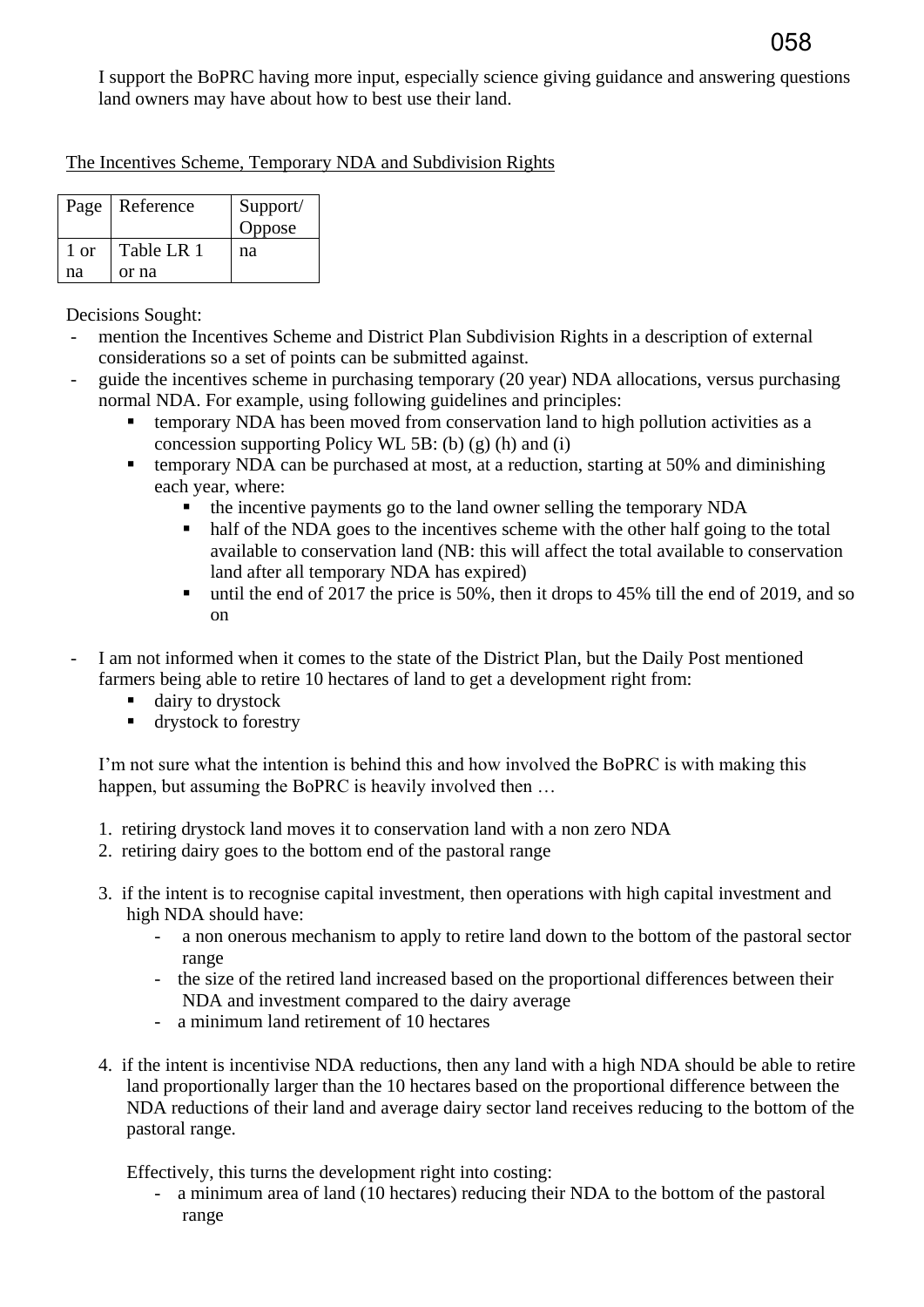- and a minimum total N reduction

Perhaps the dairy/drystock/retired classifications aren't useful tools for defining the criteria of the development right scheme; area and N are enough.

058

#### Reasons:

- an example on how to move incorporate temporary NDA into the incentive schemes
- the incentive schemes and proposed rules should be cohesive
- in a set of rules where NDA allocations are temporary, holders of temporary NDA are not the owners that NDA. It is useful for the NDA to be released early though.
- may reduce barriers to closing down operations in exchange for incentives
- incentive schemes should aim to work with the rules, not getting created against a historic set of rules that are no longer in use or being proposed

|  | <b>Needs More Work Done</b> |  |  |  |
|--|-----------------------------|--|--|--|
|--|-----------------------------|--|--|--|

| Page | Reference | Support/ | <b>Decision Sought</b>                                                |
|------|-----------|----------|-----------------------------------------------------------------------|
|      |           | Oppose   |                                                                       |
| all  | all       | Oppose   | The following topics are almost a mixture of too hard and I have no   |
|      |           |          | idea what I'm talking about (lack of information). The proposed rules |
|      |           |          | and options I've presented need more work done to consider them.      |

#### Topics:

Debt Level:

where a property passes due diligence checks and falls into a category (or range of categories) that indicate debt levels are high, do they need special consideration? Their ability to produce a farm gate profit can be extremely different compared to a low debt level or free hold operation as stocking rates are lowered.

In the case where they are new to the catchment (young people, or moved here recently), they haven't contributed to the pollution for as long, but they are likely the most effected, within their sector, by reductions in profit (when rules force them to reduce stock numbers, etc). Is that really fair, or is there a way they can be catered for?

#### Maori Land:

In some of the proposed changes I have put forward, there are models for non zero NDA to conservation land. The idea behind the numbers given is that there is a family unit behind that land, who may want to: grow food or experiment with some low N activities.

In the models that give a diminishing NDA based on the size of the block, this would disadvantage large blocks owned by iwi representing many family units. The numbers should change for these blocks. But how:

- reduce the rate the NDA diminishes linearly, or
	- reduce the rate the NDA diminishes based on the size of the iwi, but how:
		- o linearly, or
		- o with a diminishing return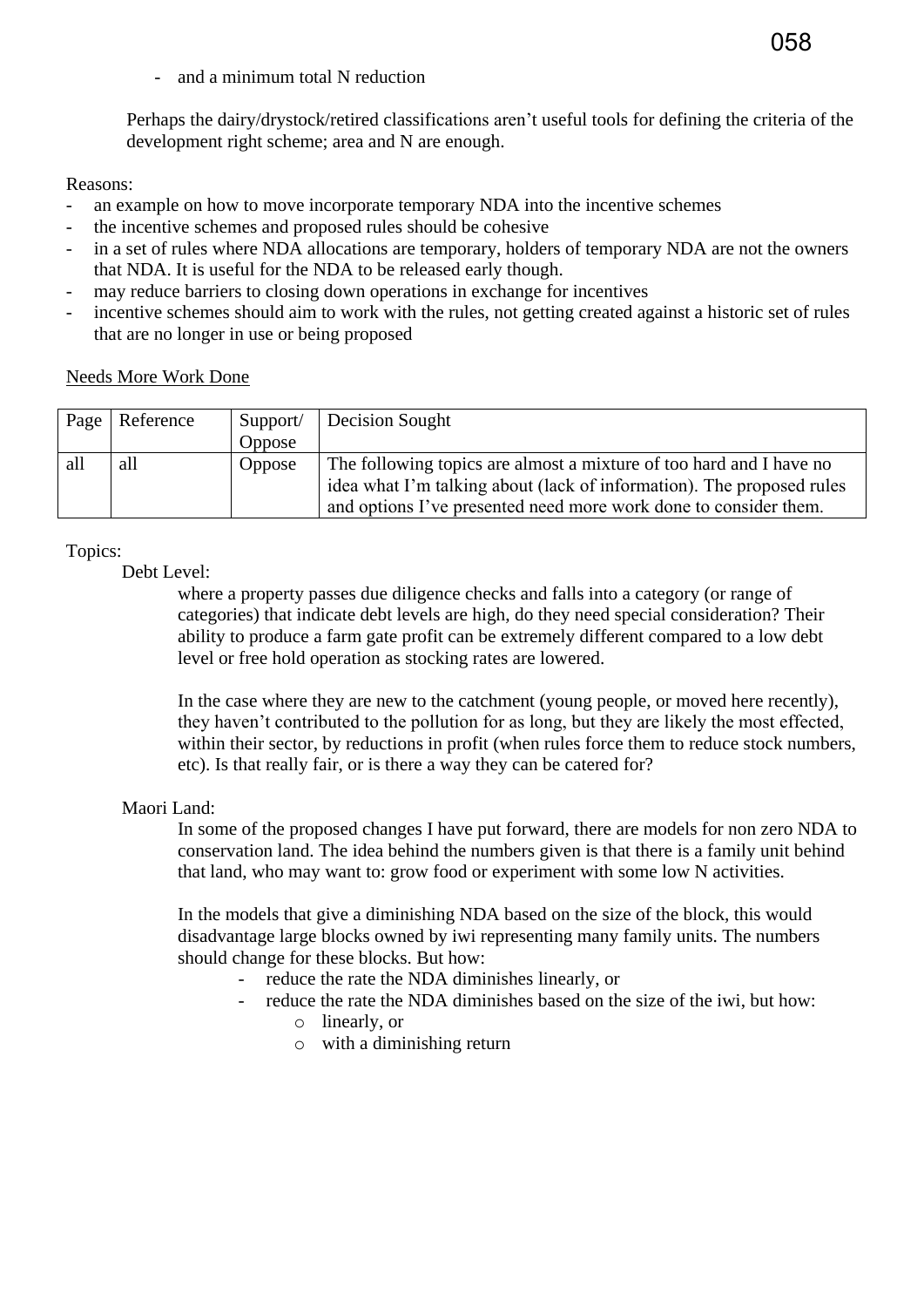| Page | Reference  | Support/<br>Oppose |
|------|------------|--------------------|
|      | Table LR 1 | Oppose             |

Decision Sought:

- in the cases of land:

- **locked out of development or use due to imposed zoning and later unzoned, eg. land taken** zoned for roading
- taken for public works and later returned, eg. land taken for roads and later returned
- $\blacksquare$  gifted by Maori for public use/works
- under historic long term leases

When the land is eventually returned to the original owner(s) a mechanism or guideline should be in place for it to receive a non zero NDA. Ideally, it would all be assigned a single catchment average NDA, but consideration could be given for:

- I and in the city receiving a more urban NDA
- **If** large blocks of land in forestry zones on poor sites, receiving more of a conservation NDA

Reasons:

intergenerational equity and fairness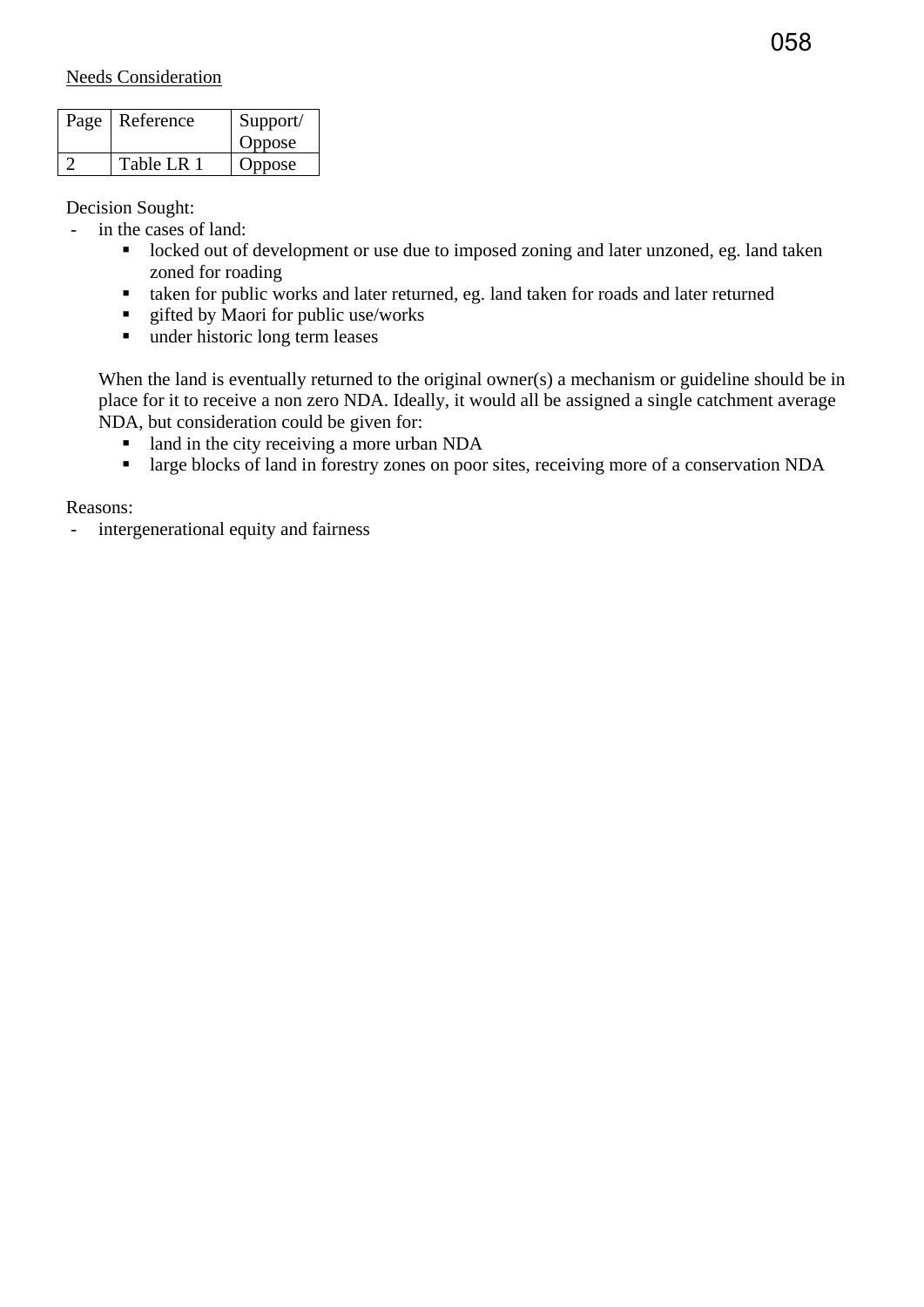## Appendices

#### A.1. Temporary NDA

Decision Sought:

- any NDA above the drystock average is assigned to the operation on the land generating the excessive discharge as a temporary NDA to the operation, not a permanent NDA to the land itself
- during an interim period, the temporary NDA expires if:
	- $\blacksquare$  the operation is shut down
	- **PERM** permanent NDA is traded away, either to another property of for development rights
	- changing land use, as a proportion of the land that is changed:
		- selling N to the incentives scheme
		- subdivision
		- disposal of a land parcel. Ie. temporary NDA is not transferrable sub regions of the operation assigned the temporary NDA are sold/disposed.
		- establishment of additional dwellings
		- retirement of land in exchange for subdivision rights from the district council
- during an interim period, the temporary NDA may expire when land is sold, ie. the temporary NDA may not be transferrable. The decision on this is dependant on the duration of the interim period.
- at the end of the interim period, the temporary NDA expires. Eg. after 20 years.

#### Reasons:

- the high polluters:
	- have had the use of high pollution rights under Rule 11
	- are assigned the highest pollution rights in the proposed rules
	- $\blacksquare$  are able to sell the pollution rights

This is against our cultural ideas of fairness:

- $\blacksquare$  they have been eating the cake
- $\blacksquare$  they get to finish eating the cake
- and they get to sell it too

The proposed rules are broken and should not assign the high polluters higher pollution rights to use and to sell as well.

- using Rule 11 as a baseline does not recognise historic land use and using a short benchmark period ignores:
	- boom and bust cycles in markets
		- peaks and troughs in farmers work cycles, for example:
			- farmers aging
			- injuries and illness
- with the rules being worked on at a time when dairy was experiencing a boom resulted in rules over valuing dairy. Attempts to assign land rights using grand parenting schemes, like the proposed rules, are fundamentally flawed with regard to history.
- the proposed rules use a grand parenting methodology to assign pollution rights. This seems illogical, but is actually in line with RPS, Policy WL 5B points:
	- (b) Extent of the immediate impact;
	- (g) Existing land use;
	- (h) Existing on farm capital investment; and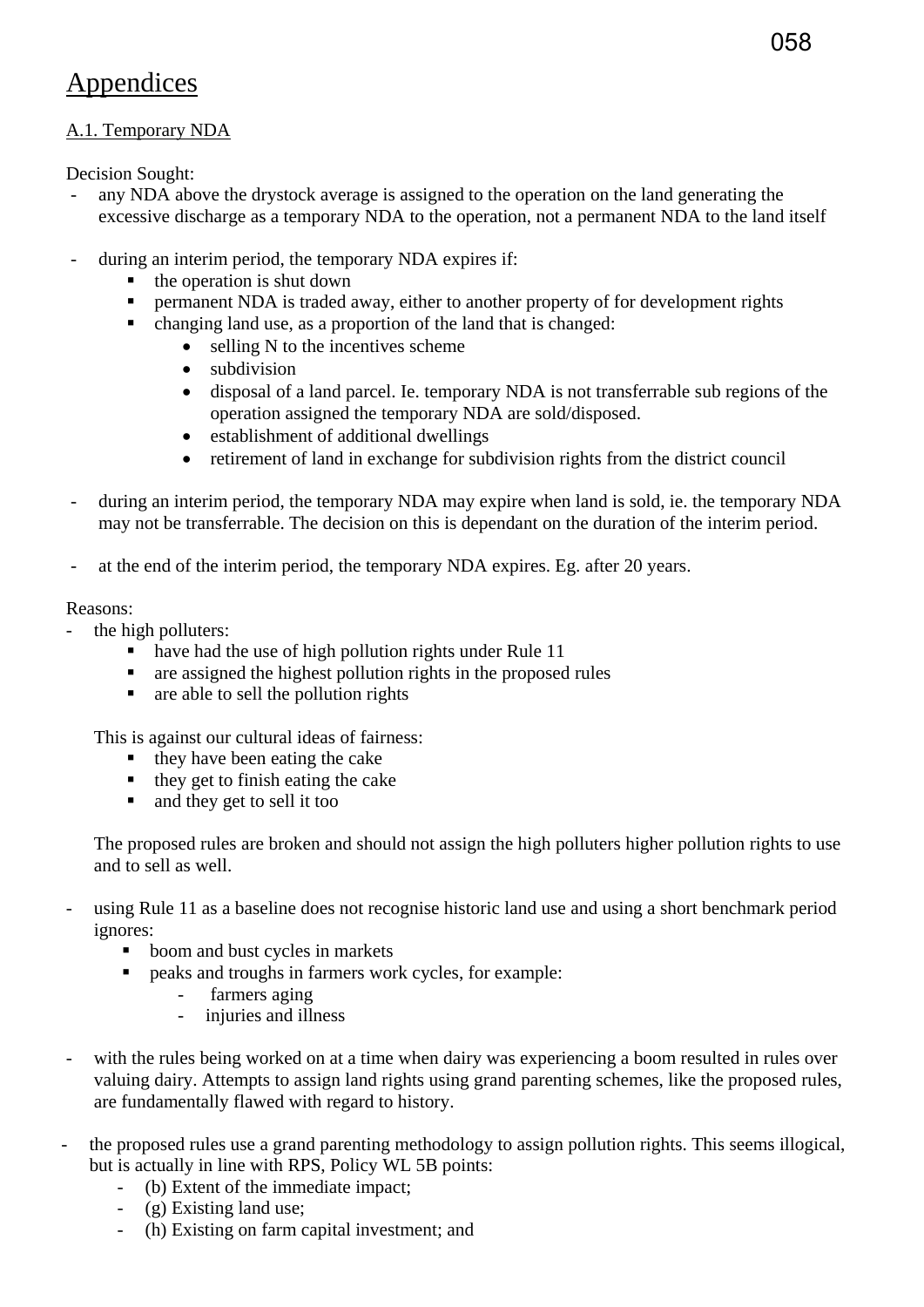These policy points are about "existing" and "immediate", making them statements relative to the present. There is no RPS requirement to have these considerations applied until perpetuity. A generation is long enough to consider present capital positions, land use and give farmers time to change.

a subset of the rural community representing the majority of the commercial pastoral sector, has been involved a collaborative approach with the regional council. The process included iwi and some industry representation. The result of that process is the proposed rules. Once the proposed rules have been through the current process, they should be a good indicator to farmers, for what is to come in the short term.

The idea from the BoPRC was to work collaboratively with the most effected and that: "the best allocation system will be the one that is seen as being fair amongst those who are most affected".

At a high level the rules:

- focus on a status quo
- ignore long term trends, particularly land use changing from rural -> semi rural -> urban
- aim to allocate, and leave allocated indefinitely, as much N pollution as possible amongst the current land parcels by:
	- taking the RPS upper limit as a target, not a limit
	- assuming a static rural population and demographic
- assign pollution rights to those showing the highest likelihood to pollute:
	- dairy farmers a special case sector
	- $\blacksquare$  those with high pollution during the benchmark period
- zero rating conservation:
	- retired and undeveloped land assigned an NDA of zero above rainfall
	- **fi** forestry assigned an NDA of zero above rainfall
	- no recognition for active conservation
- try to keep science in the corner:
	- science is not a part of the policy, it is limited to supplying measurement tools: ROTAN for absolute numbers and Overseer for proportional reductions
	- science is not used to determine land use limits or land use change: land use and NDA being based on existing usage, with no investigation by science into a "best" usage and telling land owners how to use their land

These rules conflict with elements of RPS Policy WL 5B:

- (a) Equity/fairness, including intergenerational equity;
	- zero rating conservation (non polluting): a choice to retire land 5 years ago, would be post the benchmarking period, and the land assigned full pastoral NDA. This NDA could be held onto, and not used, contributing to the environment by reducing the total N into the lake. Land retired prior to the benchmarking period, receives a zero above rainfall NDA. This is not recognising the conservation efforts of previous generations, by zero rating their conservation and assigning the upper limit of N discharge to the pastoral sector
	- assuming a static rural population: already, outside of these rules, changes have been made to the district plan allowing for subdivision rights to be acquired by rural land owners. Every year more subdivisions occur. The pastoral sector can't maintain a freeze on the advance of subdivisions. The allocation to pastoral use should be steadily reducing. Like it or not, reality is a shift from rural to semi rural to urban.
	- rolling over the Rule 11 baseline as a starting point does not recognise past land use. The baseline recognises land use over a short time period, ignoring what might have been happening within the current generation of land owners and current market. Examples of factors causing variations: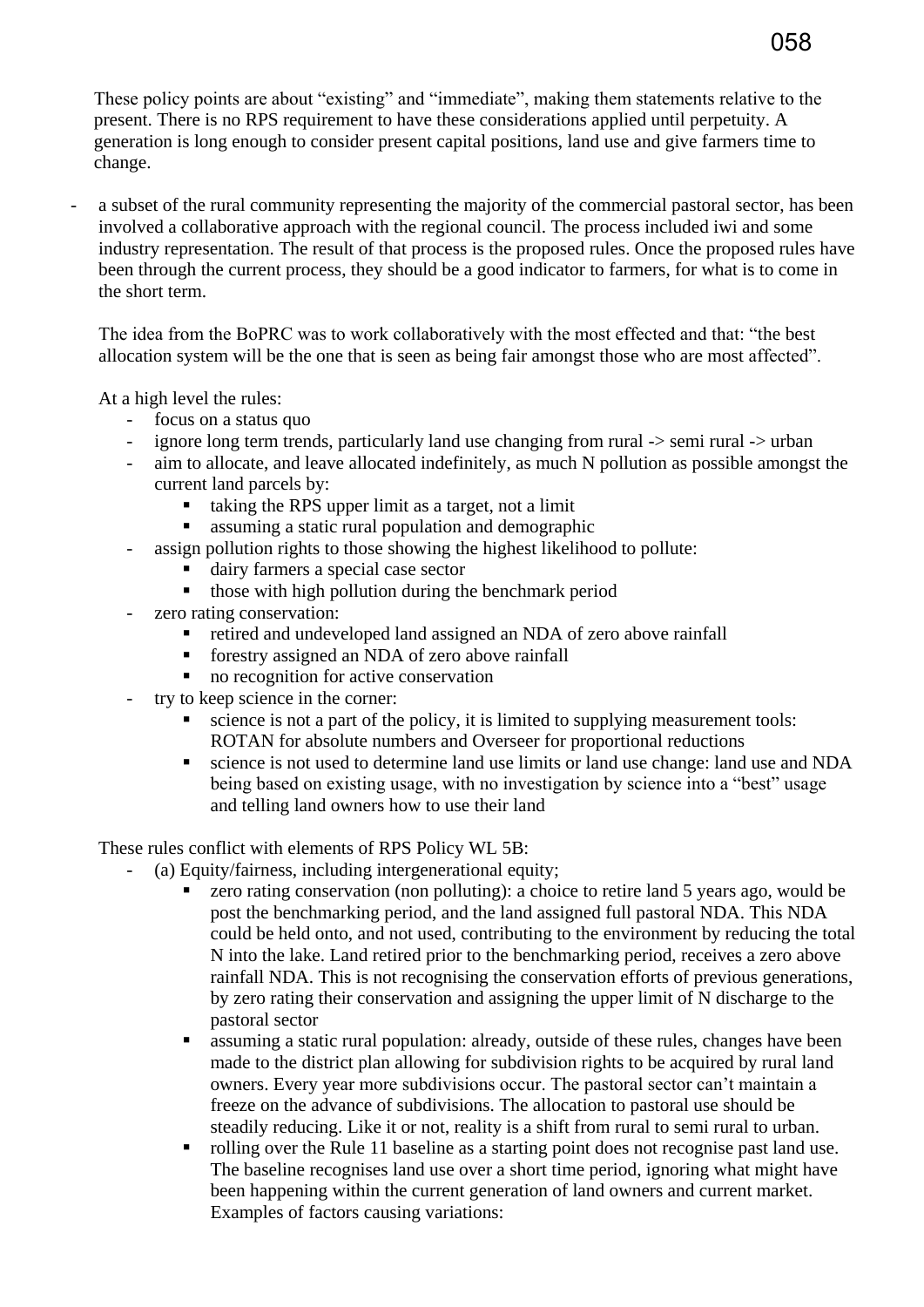- an older farmer running lower numbers before moving to retirement
- a younger farmer working hard and pouring on inputs trying to increase production

058

- one sector in a boom, with a burst of high stock numbers and inputs
- someone suffering an illness or injury
- (b) Extent of the immediate impact;
	- zero rating land set aside for conservation immediately removes the ability of those engaged in conservation to reduce the N discharge into the lake. The rules instantly zero rate historic conservation and assign all NDA to non conservation land use from the benchmark period. This covers all conservation land: retired farmland, undeveloped bush/scrub and forestry. The ability to exercise the option to conserve is immediately removed from those showing the highest likelihood to conserve and given to those who pollute the most.
- (e) Cultural values;
	- zero rating conservation land takes the ability of land owners with the historic willingness to conserve away. That is not recognising their cultural values, it is disabling them.
- (f) Resource use efficiency;
	- the proposed rules are about a status quo, which may be an efficient use of existing infrastructure. The rules do not assign the NDA to that infrastructure and land use (ie. the platform), they assign it to the land. Assigning the NDA to the land doesn't line up with this policy point.
	- As an example of how science may be able to provide direction. Without a long elaboration it seems:
		- science warned us a long time ago about N and farming
		- science has been warning us about eroding soil depth with fertiliser regimes
		- dairy farmers fertilise the most
		- the N in urine patches can't be absorbed because it overloads the soil
		- how much of a leap is it to want to compare the ability of dairy farm soils to absorb a urine patch versus land that has been farmed at a lower intensity
	- destroying a resource through pollution, or making it no longer fit for purpose is not managing or using a resource efficiently. Associated with these rules, has come changes to the district plan allowing rural land owners to acquire subdivision rights.

A study from the Waikato regional council in 2004 shows superphosphate application is contaminating dairy land with cadmium (a carcinogenic heavy metal), rendering it unsuitable for food production in a situations where land owners may eat food grown on their own land in large quantities, ie. in lifestyle blocks. In 2004, the study estimated 157,000 hectares of Waikato pastoral land to be over the 1mg/kg limit, meaning that land exceeded the the default limits for:

- agricultural soil
- human health protection limit for land being subdivided into residential or rural-residential land in the Waikato

See: http://www.waikatoregion.govt.nz/PageFiles/11184/TR2005-51.pdf

Continued intensification isn't just polluting the lake, it is contaminating the land. That is not "resource use efficiency".

- Side lining science is not "resource use efficiency". Science should be:
	- guiding policy decisions:
		- o Mike Joy cannot be the only scientist in the country
	- giving direction to land use efficiency, for example:
		- o what is the state of our soils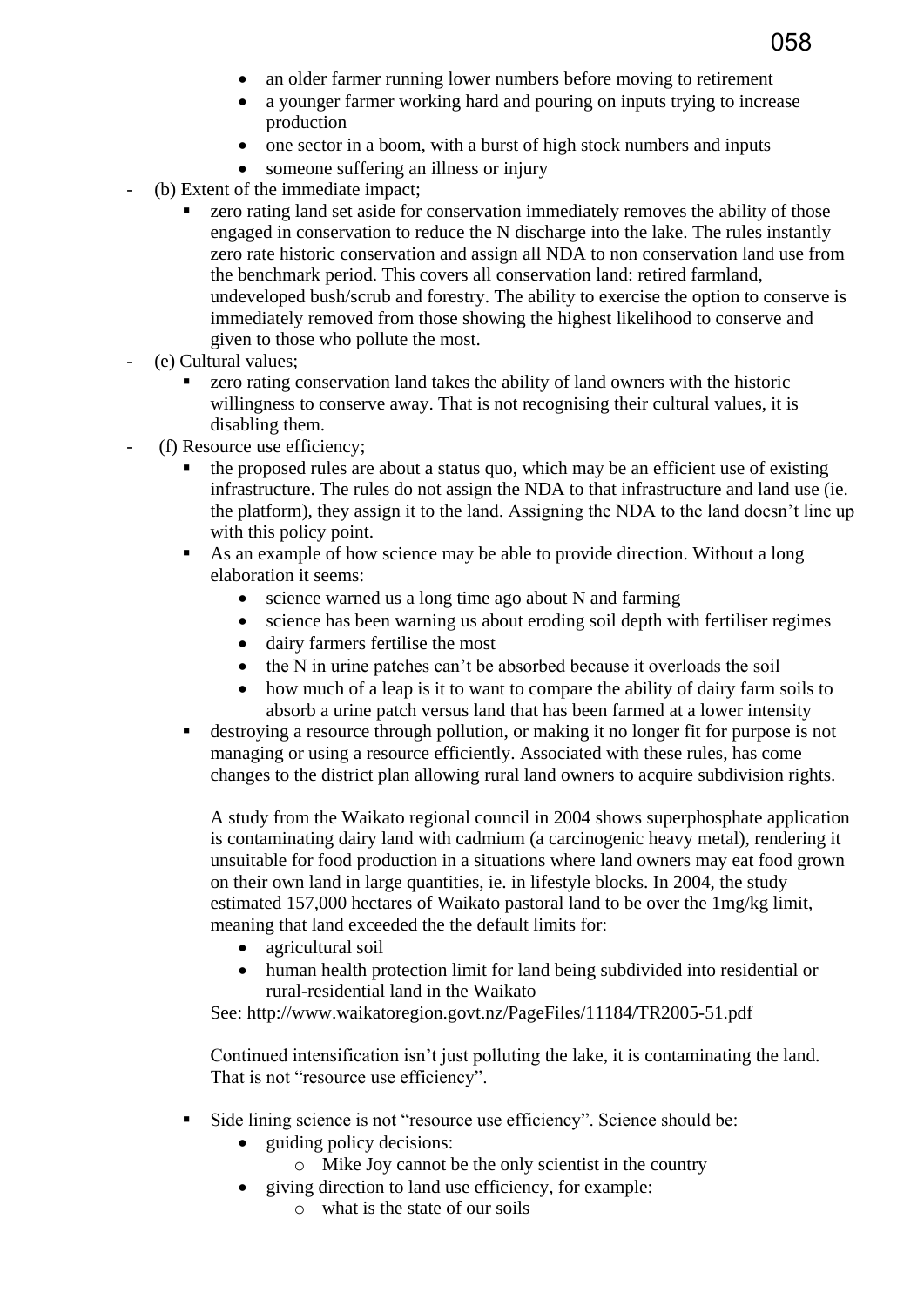

- o have some soils been depleted (compaction and thinning) to the point they are poor in comparison to other soils in the catchment
- (g) Existing land use;
	- land set aside for conservation isn't not using N. It is actively withholding N from the lake, by not being used for pasture and not running farm animals. The rules attempt to ignore conservation as an active land use, and zero rate it with regard to pollution rights
	- traditionally farming has not been a static operation. Farmers have, and have been told to, change their operations as prices fluctuate and new markets open up, eg. ostriches, emus, wombles
- (h) Existing on farm capital investment; and
	- this objective can be met without rules that lock NDA until perpetuity, a single generation of usage (20 years) is enough to use the current capital investment and make plan for change.

The rules are (unfortunately) short sighted, working against a static set of numbers.

People who will lose out commercially if they lose pollution rights helped come up with a set of rules where they give up as few pollution rights as possible. The proposed rules are a short sighted attempt to maintain the status quo and are not focused on a solution to the problem of water quality.

They set a dangerous baseline where rules are determined in collaboration with commercial interests with no checks put in place to stop conservation being zero rated. Even in a process like this, where conservation is the driving factor.

Still, the proposed rules so far are not without use. They give a baseline for what the commercial dairy and dry stock representation think are workable numbers.

Accept the numbers an honest baseline for a temporary NDA acceptable to the commercial sectors. Use them to assign a temporary NDA for the current generation (next 20 years) giving recognition of current capital investments and land use.

So, with all their failings in how they were derived and how they distribute pollution rights, use them for what they can be used for. As interim rules covering points from Policy WL 5B:

- (b) Extent of the immediate impact;
- $\bullet$  (g) Existing land use;
- (h) Existing on farm capital investment; and
- when someone is happy to reduce pollution, agrees that pollution should be reduced and has already undertaken conservation efforts, they only need a reduction target. They are already on the side the of the policy, taking action without rules forcing them to.

However, unless they are also running a high polluting operation, the proposed rules:

- **Example 1** assign them lower pollution rights while allocating more to high polluters
- even worse, zero rate any conservation work they've already done, allocating even more pollution rights to high polluters

Because of the process, the BoPRC has had to present the proposed rules and methodology to "conservation friendly" people, who have been put off by the rules. This is a strong indicator that the rules aren't a good fit with the "conservation friendly" community.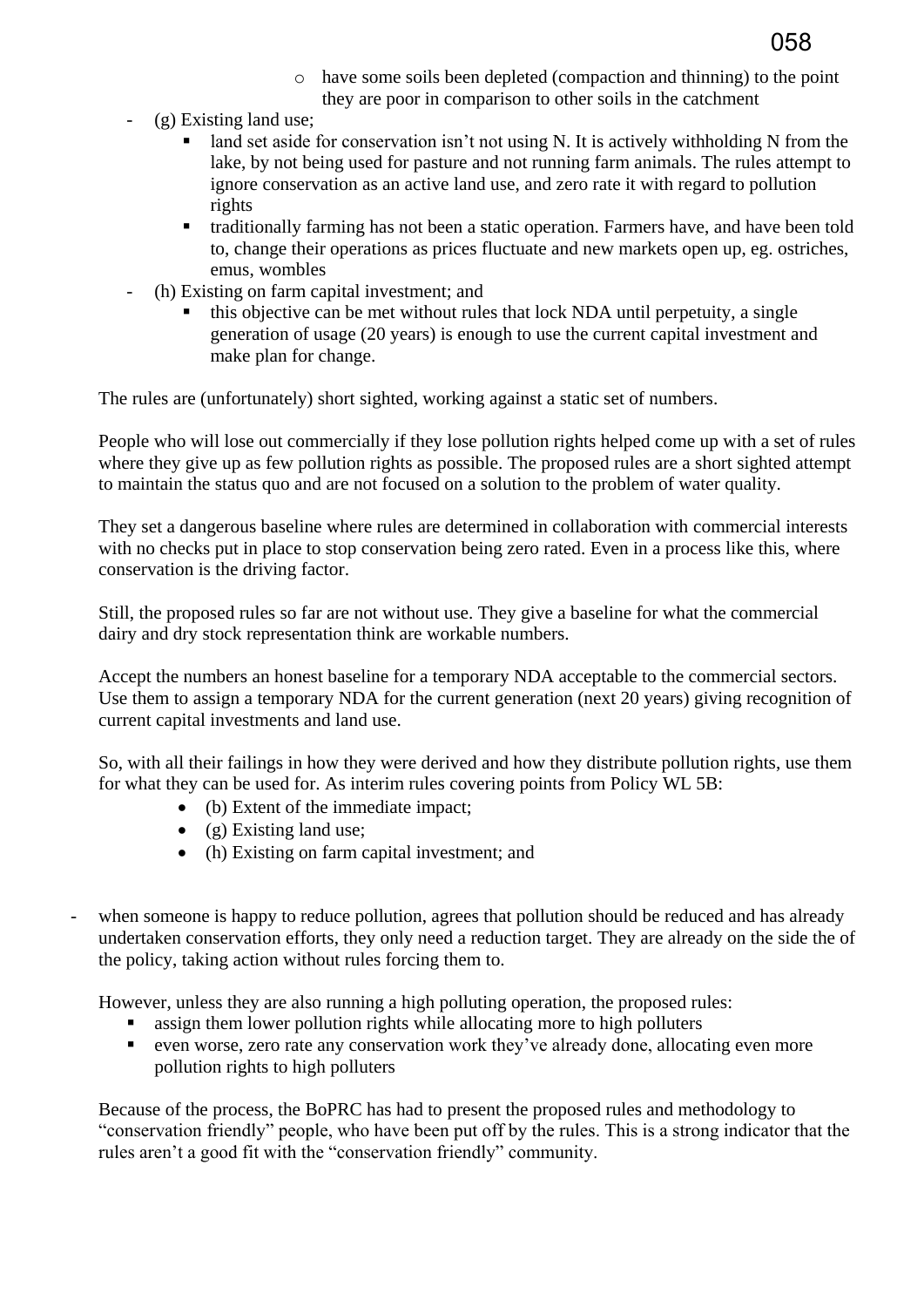It's not hard to see why "conservation friendly" aren't supporting the rules: zero rating low polluters to give more to high polluters. It looks like an industry whitewash, with support from the BoPRC (and others).

It looks, from the outside, like the BoPRC are puppets of farmers trying to secure pollution rights from people willing to do the right thing (by the lake) or people that have already done the right thing. The BoPRC should be approaching people trying, or willing, to do good for the environment directly, not via a farmers advocacy group or farmers advocacy rules.

This is a disaster that:

- highlights the disparity between the rules and the values of other elements of the wider community
- needs to be rectified
- $\blacksquare$  can be solved by moving the current rules to a temporary (20 year) allocation scheme

#### A.2. Sector Averaging: Flaws in the Decision Making Process

#### aka: grand parenting

It takes time to find the information and then develop an understanding of what has happened, but here is what I have been able to garner.

#### Rule 11 is:

- a pure status quo approach
- not required to be the starting point for these rules
- what the current N usage limits are

With the BoPRC taking a collaborative approach, the community has an opportunity to undo any unfairness Rule 11 created. But a decision was made, early in the collaborative approach, to use Rule 11 as a baseline and reduce from there.

It did not need to be done that way, but this is not evident to the wider community from the consultation process or the section 32 report. In part this is because two things are presented at the same time:

- an option for the baseline of pollution rights
- reduction targets are described that follow on from the option chosen

Another group, repeating this process does not have to take Rule 11 benchmarks as the baseline for pollution rights. For example:

- interpret Rule 11 as:
	- o the assignment of zero pollution rights to everyone
	- o permitting the use of N discharge at levels as a temporary solution to:
		- see if the solution if viable in the long term
		- in line with: Policy WL 5B: (b) (g) (h) and (i)
		- easy to understand
		- easy/cost effective interim solution
- as part of the process developing these rules:
	- o assign non zero N pollution rights to all land equally
	- o permit N pollution at current levels for the next 20 years as:
		- notice period before big change
		- give land owners time to prepare
		- in line with: Policy WL 5B: (b)  $(g)$  (h) and (i)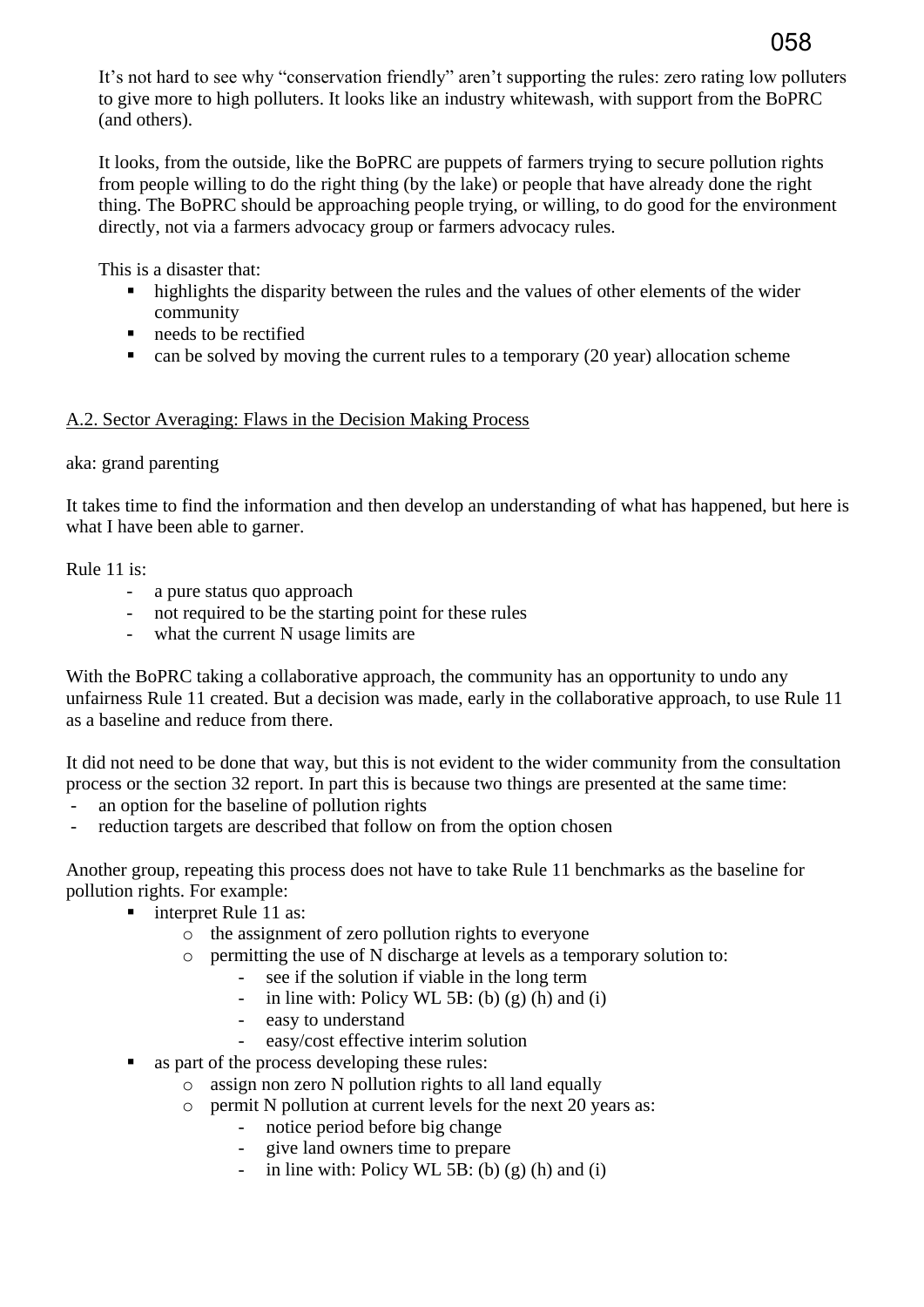Later in the process, when analysis are presented to highlight the most suitable allocation methodology, the baseline for comparisons of windfalls is rule 11 grandparenting (see table 8, page 84 of the section 32 report). Of course all the grandparenting methodologies immediately get a tick in not creating windfall gains, because grand parenting was chosen as the baseline.

058

This is not a valid evaluation criteria. The process assigned the grandparenting baseline then uses a windfall criteria that raises the profile of grandparenting methodologies.

Then, if you track the source of windfalls as a criteria, you find (page 81 of the section 32 report):

- StAG considered the following additional principles for deciding the allocation method:
- No major windfalls for any sector.

The windfall criteria is also a decision made by the StAG. It's not a part of the RPS. It is easy to argue it is in line with the RPS around recognition of existing investment and economic impacts, but those criteria are already a part of table 8 (page 84 of the section 32 report).

## A.3. The Collective: Collaborative and Confrontational

The collective have put themselves forward as representing rural land owners and been involved in a collaborative approach via the StAG. They supported:

- using rule 11 as a baseline
- splitting pastoral into two sectors: dairy and drystock

From the section 32 report we have:

The Lake Rotorua Primary Producers Collective was formed in 2011 "To influence policy and farm practice that enables profitable farming, a prosperous community and a healthy lake". The group is represented in StAG and seeks to advance the interests of rural landowners facing major reductions in nutrient losses from their farms.

From the Oturoa Agreement, signed by the Collective, we have agreement as a whole and particularly (typed in):

7. The parties are committed to reducing nutrient emissions from land use in the catchment.

And now from the collective's website making recommendations to its members:

[http://www.rotoruafarmers.org.nz/collective-and-federated-farmers-submissions-on-the-proposed](http://www.rotoruafarmers.org.nz/collective-and-federated-farmers-submissions-on-the-proposed-rules/)[rules/](http://www.rotoruafarmers.org.nz/collective-and-federated-farmers-submissions-on-the-proposed-rules/)

[begin quote]

The failure of policy makers to consider alternative combinations of nitrogen and phosphorus lake targets in combination with alum dosing, especially given:

- the unexpected success of alum in making the lake P limited
- the lake meeting its TLI 4.2 water quality target since 2012

very long time lags before N regulations can make a difference in the lake [end quote]

The collective have had the benefit of a highly collaborative approach through early representation in the process via the StAG.

Now, after the StAG has been closed down and the collaborative engagement has finished, the collective is encouraging its members to submit on points that specifically go against:

- agreements to reduce N pollution from the Oturoa agreement
- the rules they helped make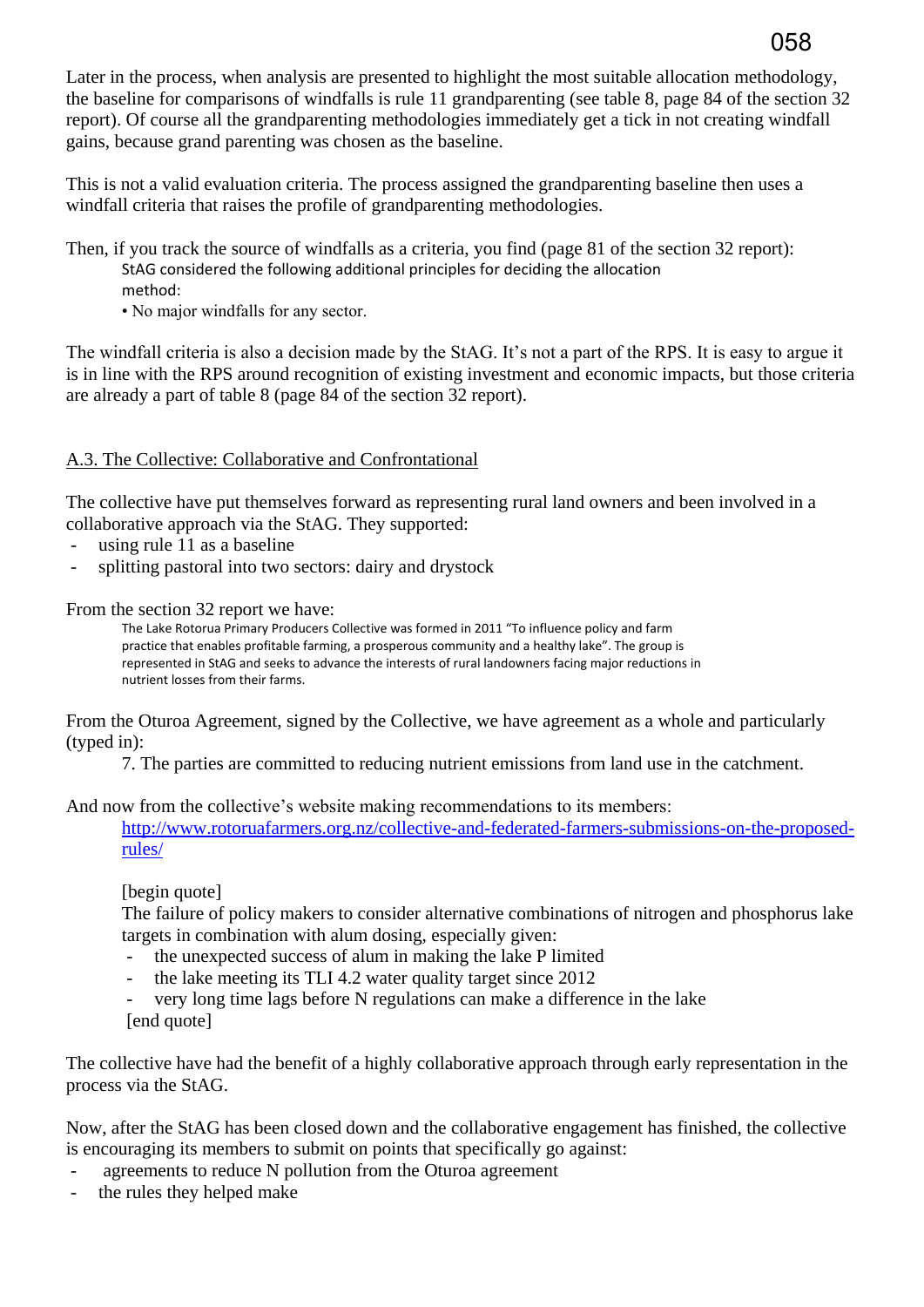They are back tracking from the spirit of the collaborative approach.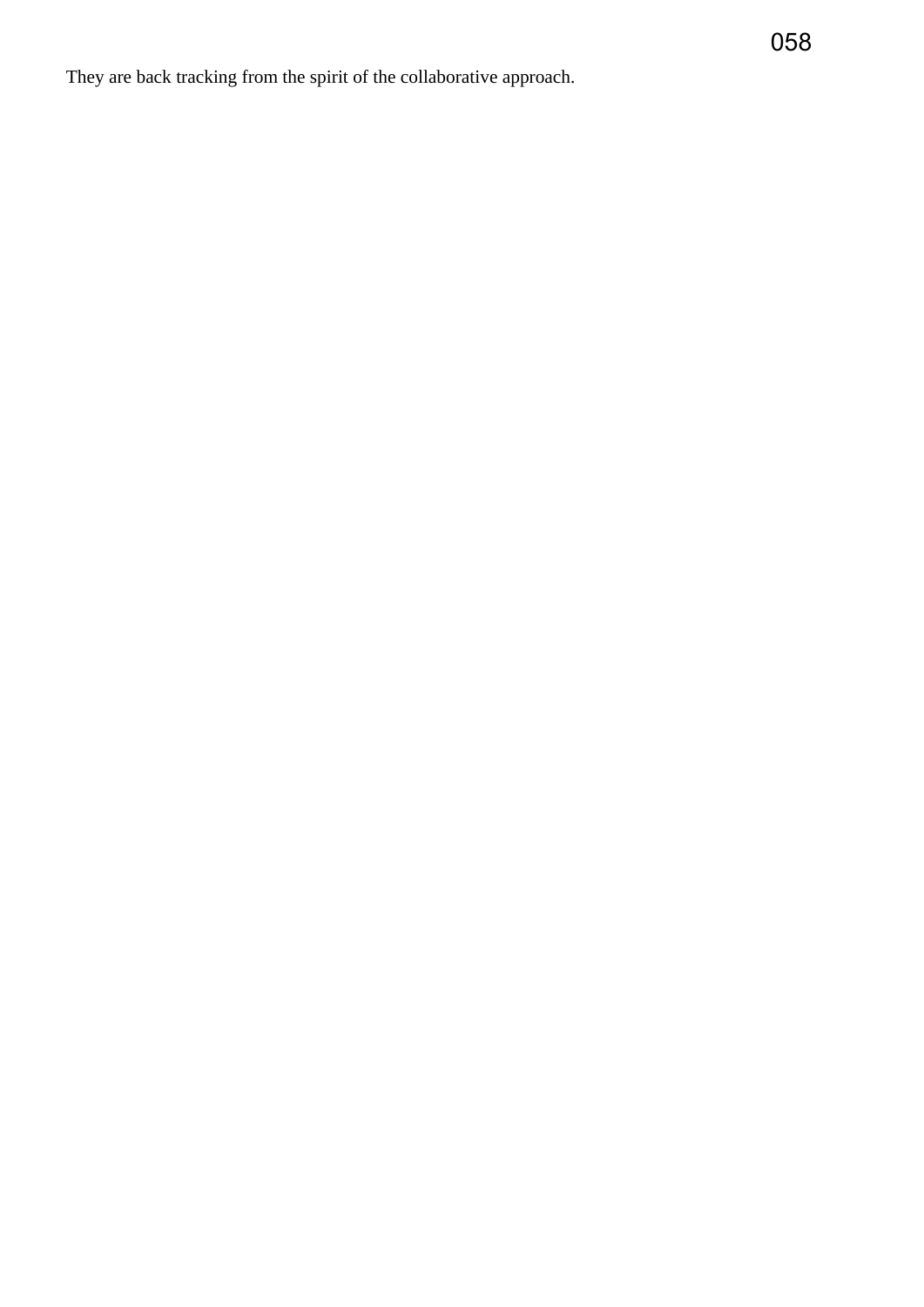## A.4. Heritage Farming

This is retirement from commercial farming down to significantly reduced stocking rates that renders the land a glorified lifestyle block with regard to stock numbers. Enough stock to allow some management of vegetation and maintain the "air" of farming.

## For example:

- farmers get:
	- treated as "friends of the lake/environment", ie. collaboration before confrontation
	- when more reductions are asked for they come from higher polluting sources first
	- significant reductions in rates and compliance costs, including limitations on local taxation through other means
	- use of stocking tables with regional council "inspectors" responsible for calibrations (ie. overseer by BoPRC, not land owners)
	- easier to experiment with alternative land uses: tourism, eco friendly industry, etc
	- some flexibility around producing silage, letting grazers in for a few weeks and fallowing, to use excess biomass when in oversupply of pasture, ie. in good years
- dwellings:
	- depending on total size, somewhere between 2.5 and 5.0 hectares recognised as a "home" lifestyle block with its land use falling under standard lifestyle block rules
	- for properties over a certain size, support for a secondary "retirement" dwelling, same as "home" block, but smaller, between 1.0 and 2.5 hectares (for example)
- the rest of the land given a NDA of the lesser of:
	- one third the average drystock allocation over all of the land
	- one half the average drystock allocation over the pastured land
	- any already subsidised land (N sold to incentive scheme, or 10 hectare blocks used to acquire development rights) gets:
		- one third of pasture if it has retained a pasture classification
		- very little above rainfall if its NDA is below the minimum for pasture, ie. land owner doesn't' get advantage from selling N below the minimum range for pasture
- no ability to sell/trade N

## A.5. Indigenous Farming

This is a low intensity farming option, where the limits are based off targeting efficient land use. What rural NZ might have looked like if we hadn't gone crazy converting hills and swamps into pasture and using inputs to drive production (intensification).

Get input from science on what is "ideal" land use.

For example:

- farmers get: similar incentives and compensation as the heritage classification (see Appendix: A.4.) Heritage Farming)
- semi retirement of non ideal land: hills, swamps, erosion prone
- pastoral operation continued on ideal (flat to rolling) land with input restrictions on:
	- fertiliser
	- feed brought in from off site sources
- stocking tables (with BoPRC inspectors doing calibrations if they want) used for compliance, based on drystock average over the ideal pastoral land.
- farming practices based around historic "natural" use of vegetation and the ability to work on the land:
	- use of semi retired land from time to time:
		- in winter to provide shelter for, and separation of, breeding stock giving birth